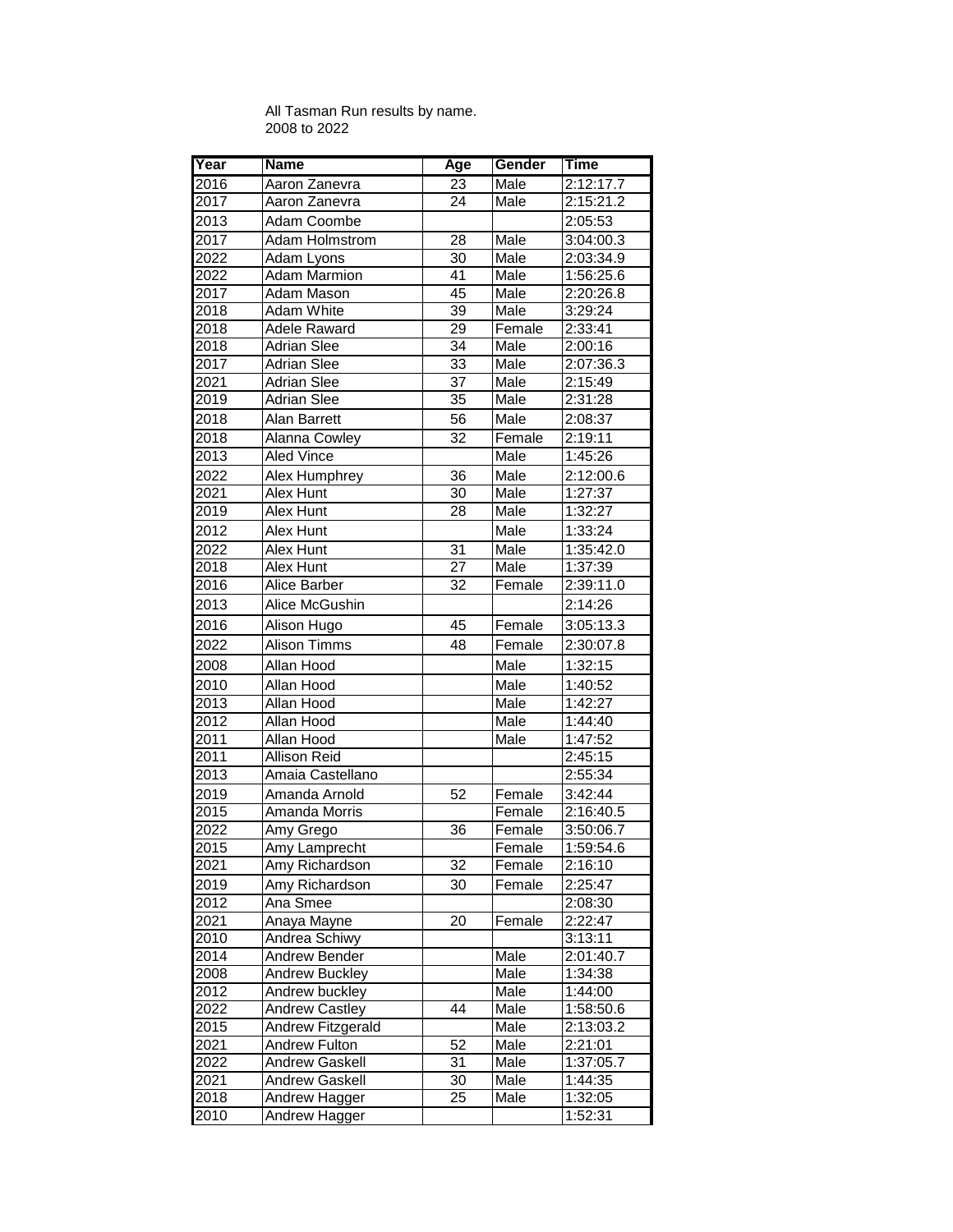| $\overline{31}$<br>2021<br>Andrew Koolhof<br>Male<br>1:59:14<br>31<br>2018<br>2:15:42<br><b>Andrew McDonald</b><br>Male<br>53<br>2021<br>Male<br>Andrew McShane<br>2:48:14<br>2015<br>2:46:36.4<br>Andrew O'brien<br>Male<br>$\overline{35}$<br>2016<br>Male<br>2:15:02.9<br>Andrew Opperman<br>Andrew Palfreyman<br>61<br>2022<br>Male<br>2:13:41.2<br>57<br>2018<br>Andrew Palfreyman<br>Male<br>2:13:55<br>Male<br>2015<br>Andrew Palfreyman<br>2:21:52.9<br>Male<br>2014<br>Andrew Palfreyman<br>2:23:43.0<br><b>Andrew Palfreyman</b><br>2017<br>$\overline{56}$<br>Male<br>2:45:19.9<br>2011<br>2:22:35<br><b>Andrew Percy</b><br>2014<br>Male<br>2:01:13.6<br><b>Andrew Reeve</b><br>26<br>2022<br>Male<br>2:15:41.6<br>Andrew Reynolds<br><b>Andrew Rhodes</b><br>2:16:32<br>2013<br><b>Andrew Winkler</b><br>Male<br>1:39:15<br>2008<br>$20\overline{13}$<br>Andrew Woolford<br>2:12:10<br>2013<br>Andrew Zielnski<br>4:05:30<br>$20\overline{13}$<br>Andy Fist<br>1:48:36<br>2011<br>Andy Kuylaars<br>1:49:31<br><b>Andy Rhodes</b><br>38<br>Male<br>2016<br>2:38:35.8<br>$\overline{32}$<br>2016<br>Angela Escolme<br>Female<br>2:40:34.9<br>2016<br>37<br>Female<br>Angela Fooks<br>2:54:14.7<br>2013<br>Angelo Pavlides<br>2:24:07<br>Angus McGlashan<br>2022<br>24<br>Male<br>2:39:45.3<br>48<br>Male<br>2016<br>Angus Sprott<br>2:21:05.0<br>$20\overline{13}$<br>Anita Welsh<br>2:44:50<br>30<br>Female<br>2022<br>2:31:00.0<br>Anna Andrews<br>26<br>Female<br>2018<br>Anna Andrews<br>2:25:06<br>2013<br>Anna Hughes<br>2:20:39<br>2015<br>2:31:57.6<br>Anna Hughes<br>Female<br>2011<br>Anna Kingshott<br>2:59:13<br>2014<br>Anna Nicholas<br>2:02:19.2<br>Female<br>$\overline{26}$<br>Annabel De Jong<br>Female<br>2:26:07<br>2019<br>2012<br>Annabelle Brooks<br>2:46:37<br>2:22:55<br>2011<br>Anne Chuter<br>2018<br>Anneli Williams<br>36<br>Female<br>3:08:59<br>2022<br>2:39:13.5<br>Anne-Maree Coombe<br>57<br>Female<br>2019<br>Annie Abbott<br>47<br>Female<br>3:10:43<br>22<br>2021<br>Anthea Messmer<br>Female<br>2:21:59<br>2014<br><b>Anthony Ellmers</b><br>Male<br>2:02:12.8<br>Anthony Sansom<br>2013<br>2:44:50 | 2019 | Andrew Koolhof | 29 | Male   | 1:53:33   |
|------------------------------------------------------------------------------------------------------------------------------------------------------------------------------------------------------------------------------------------------------------------------------------------------------------------------------------------------------------------------------------------------------------------------------------------------------------------------------------------------------------------------------------------------------------------------------------------------------------------------------------------------------------------------------------------------------------------------------------------------------------------------------------------------------------------------------------------------------------------------------------------------------------------------------------------------------------------------------------------------------------------------------------------------------------------------------------------------------------------------------------------------------------------------------------------------------------------------------------------------------------------------------------------------------------------------------------------------------------------------------------------------------------------------------------------------------------------------------------------------------------------------------------------------------------------------------------------------------------------------------------------------------------------------------------------------------------------------------------------------------------------------------------------------------------------------------------------------------------------------------------------------------------------------------------------------------------------------------------------------------------------------------------------------------------------------------------------------------------------------------------------------------|------|----------------|----|--------|-----------|
|                                                                                                                                                                                                                                                                                                                                                                                                                                                                                                                                                                                                                                                                                                                                                                                                                                                                                                                                                                                                                                                                                                                                                                                                                                                                                                                                                                                                                                                                                                                                                                                                                                                                                                                                                                                                                                                                                                                                                                                                                                                                                                                                                      |      |                |    |        |           |
|                                                                                                                                                                                                                                                                                                                                                                                                                                                                                                                                                                                                                                                                                                                                                                                                                                                                                                                                                                                                                                                                                                                                                                                                                                                                                                                                                                                                                                                                                                                                                                                                                                                                                                                                                                                                                                                                                                                                                                                                                                                                                                                                                      |      |                |    |        |           |
|                                                                                                                                                                                                                                                                                                                                                                                                                                                                                                                                                                                                                                                                                                                                                                                                                                                                                                                                                                                                                                                                                                                                                                                                                                                                                                                                                                                                                                                                                                                                                                                                                                                                                                                                                                                                                                                                                                                                                                                                                                                                                                                                                      |      |                |    |        |           |
|                                                                                                                                                                                                                                                                                                                                                                                                                                                                                                                                                                                                                                                                                                                                                                                                                                                                                                                                                                                                                                                                                                                                                                                                                                                                                                                                                                                                                                                                                                                                                                                                                                                                                                                                                                                                                                                                                                                                                                                                                                                                                                                                                      |      |                |    |        |           |
|                                                                                                                                                                                                                                                                                                                                                                                                                                                                                                                                                                                                                                                                                                                                                                                                                                                                                                                                                                                                                                                                                                                                                                                                                                                                                                                                                                                                                                                                                                                                                                                                                                                                                                                                                                                                                                                                                                                                                                                                                                                                                                                                                      |      |                |    |        |           |
|                                                                                                                                                                                                                                                                                                                                                                                                                                                                                                                                                                                                                                                                                                                                                                                                                                                                                                                                                                                                                                                                                                                                                                                                                                                                                                                                                                                                                                                                                                                                                                                                                                                                                                                                                                                                                                                                                                                                                                                                                                                                                                                                                      |      |                |    |        |           |
|                                                                                                                                                                                                                                                                                                                                                                                                                                                                                                                                                                                                                                                                                                                                                                                                                                                                                                                                                                                                                                                                                                                                                                                                                                                                                                                                                                                                                                                                                                                                                                                                                                                                                                                                                                                                                                                                                                                                                                                                                                                                                                                                                      |      |                |    |        |           |
|                                                                                                                                                                                                                                                                                                                                                                                                                                                                                                                                                                                                                                                                                                                                                                                                                                                                                                                                                                                                                                                                                                                                                                                                                                                                                                                                                                                                                                                                                                                                                                                                                                                                                                                                                                                                                                                                                                                                                                                                                                                                                                                                                      |      |                |    |        |           |
|                                                                                                                                                                                                                                                                                                                                                                                                                                                                                                                                                                                                                                                                                                                                                                                                                                                                                                                                                                                                                                                                                                                                                                                                                                                                                                                                                                                                                                                                                                                                                                                                                                                                                                                                                                                                                                                                                                                                                                                                                                                                                                                                                      |      |                |    |        |           |
|                                                                                                                                                                                                                                                                                                                                                                                                                                                                                                                                                                                                                                                                                                                                                                                                                                                                                                                                                                                                                                                                                                                                                                                                                                                                                                                                                                                                                                                                                                                                                                                                                                                                                                                                                                                                                                                                                                                                                                                                                                                                                                                                                      |      |                |    |        |           |
|                                                                                                                                                                                                                                                                                                                                                                                                                                                                                                                                                                                                                                                                                                                                                                                                                                                                                                                                                                                                                                                                                                                                                                                                                                                                                                                                                                                                                                                                                                                                                                                                                                                                                                                                                                                                                                                                                                                                                                                                                                                                                                                                                      |      |                |    |        |           |
|                                                                                                                                                                                                                                                                                                                                                                                                                                                                                                                                                                                                                                                                                                                                                                                                                                                                                                                                                                                                                                                                                                                                                                                                                                                                                                                                                                                                                                                                                                                                                                                                                                                                                                                                                                                                                                                                                                                                                                                                                                                                                                                                                      |      |                |    |        |           |
|                                                                                                                                                                                                                                                                                                                                                                                                                                                                                                                                                                                                                                                                                                                                                                                                                                                                                                                                                                                                                                                                                                                                                                                                                                                                                                                                                                                                                                                                                                                                                                                                                                                                                                                                                                                                                                                                                                                                                                                                                                                                                                                                                      |      |                |    |        |           |
|                                                                                                                                                                                                                                                                                                                                                                                                                                                                                                                                                                                                                                                                                                                                                                                                                                                                                                                                                                                                                                                                                                                                                                                                                                                                                                                                                                                                                                                                                                                                                                                                                                                                                                                                                                                                                                                                                                                                                                                                                                                                                                                                                      |      |                |    |        |           |
|                                                                                                                                                                                                                                                                                                                                                                                                                                                                                                                                                                                                                                                                                                                                                                                                                                                                                                                                                                                                                                                                                                                                                                                                                                                                                                                                                                                                                                                                                                                                                                                                                                                                                                                                                                                                                                                                                                                                                                                                                                                                                                                                                      |      |                |    |        |           |
|                                                                                                                                                                                                                                                                                                                                                                                                                                                                                                                                                                                                                                                                                                                                                                                                                                                                                                                                                                                                                                                                                                                                                                                                                                                                                                                                                                                                                                                                                                                                                                                                                                                                                                                                                                                                                                                                                                                                                                                                                                                                                                                                                      |      |                |    |        |           |
|                                                                                                                                                                                                                                                                                                                                                                                                                                                                                                                                                                                                                                                                                                                                                                                                                                                                                                                                                                                                                                                                                                                                                                                                                                                                                                                                                                                                                                                                                                                                                                                                                                                                                                                                                                                                                                                                                                                                                                                                                                                                                                                                                      |      |                |    |        |           |
|                                                                                                                                                                                                                                                                                                                                                                                                                                                                                                                                                                                                                                                                                                                                                                                                                                                                                                                                                                                                                                                                                                                                                                                                                                                                                                                                                                                                                                                                                                                                                                                                                                                                                                                                                                                                                                                                                                                                                                                                                                                                                                                                                      |      |                |    |        |           |
|                                                                                                                                                                                                                                                                                                                                                                                                                                                                                                                                                                                                                                                                                                                                                                                                                                                                                                                                                                                                                                                                                                                                                                                                                                                                                                                                                                                                                                                                                                                                                                                                                                                                                                                                                                                                                                                                                                                                                                                                                                                                                                                                                      |      |                |    |        |           |
|                                                                                                                                                                                                                                                                                                                                                                                                                                                                                                                                                                                                                                                                                                                                                                                                                                                                                                                                                                                                                                                                                                                                                                                                                                                                                                                                                                                                                                                                                                                                                                                                                                                                                                                                                                                                                                                                                                                                                                                                                                                                                                                                                      |      |                |    |        |           |
|                                                                                                                                                                                                                                                                                                                                                                                                                                                                                                                                                                                                                                                                                                                                                                                                                                                                                                                                                                                                                                                                                                                                                                                                                                                                                                                                                                                                                                                                                                                                                                                                                                                                                                                                                                                                                                                                                                                                                                                                                                                                                                                                                      |      |                |    |        |           |
|                                                                                                                                                                                                                                                                                                                                                                                                                                                                                                                                                                                                                                                                                                                                                                                                                                                                                                                                                                                                                                                                                                                                                                                                                                                                                                                                                                                                                                                                                                                                                                                                                                                                                                                                                                                                                                                                                                                                                                                                                                                                                                                                                      |      |                |    |        |           |
|                                                                                                                                                                                                                                                                                                                                                                                                                                                                                                                                                                                                                                                                                                                                                                                                                                                                                                                                                                                                                                                                                                                                                                                                                                                                                                                                                                                                                                                                                                                                                                                                                                                                                                                                                                                                                                                                                                                                                                                                                                                                                                                                                      |      |                |    |        |           |
|                                                                                                                                                                                                                                                                                                                                                                                                                                                                                                                                                                                                                                                                                                                                                                                                                                                                                                                                                                                                                                                                                                                                                                                                                                                                                                                                                                                                                                                                                                                                                                                                                                                                                                                                                                                                                                                                                                                                                                                                                                                                                                                                                      |      |                |    |        |           |
|                                                                                                                                                                                                                                                                                                                                                                                                                                                                                                                                                                                                                                                                                                                                                                                                                                                                                                                                                                                                                                                                                                                                                                                                                                                                                                                                                                                                                                                                                                                                                                                                                                                                                                                                                                                                                                                                                                                                                                                                                                                                                                                                                      |      |                |    |        |           |
|                                                                                                                                                                                                                                                                                                                                                                                                                                                                                                                                                                                                                                                                                                                                                                                                                                                                                                                                                                                                                                                                                                                                                                                                                                                                                                                                                                                                                                                                                                                                                                                                                                                                                                                                                                                                                                                                                                                                                                                                                                                                                                                                                      |      |                |    |        |           |
|                                                                                                                                                                                                                                                                                                                                                                                                                                                                                                                                                                                                                                                                                                                                                                                                                                                                                                                                                                                                                                                                                                                                                                                                                                                                                                                                                                                                                                                                                                                                                                                                                                                                                                                                                                                                                                                                                                                                                                                                                                                                                                                                                      |      |                |    |        |           |
|                                                                                                                                                                                                                                                                                                                                                                                                                                                                                                                                                                                                                                                                                                                                                                                                                                                                                                                                                                                                                                                                                                                                                                                                                                                                                                                                                                                                                                                                                                                                                                                                                                                                                                                                                                                                                                                                                                                                                                                                                                                                                                                                                      |      |                |    |        |           |
|                                                                                                                                                                                                                                                                                                                                                                                                                                                                                                                                                                                                                                                                                                                                                                                                                                                                                                                                                                                                                                                                                                                                                                                                                                                                                                                                                                                                                                                                                                                                                                                                                                                                                                                                                                                                                                                                                                                                                                                                                                                                                                                                                      |      |                |    |        |           |
|                                                                                                                                                                                                                                                                                                                                                                                                                                                                                                                                                                                                                                                                                                                                                                                                                                                                                                                                                                                                                                                                                                                                                                                                                                                                                                                                                                                                                                                                                                                                                                                                                                                                                                                                                                                                                                                                                                                                                                                                                                                                                                                                                      |      |                |    |        |           |
|                                                                                                                                                                                                                                                                                                                                                                                                                                                                                                                                                                                                                                                                                                                                                                                                                                                                                                                                                                                                                                                                                                                                                                                                                                                                                                                                                                                                                                                                                                                                                                                                                                                                                                                                                                                                                                                                                                                                                                                                                                                                                                                                                      |      |                |    |        |           |
|                                                                                                                                                                                                                                                                                                                                                                                                                                                                                                                                                                                                                                                                                                                                                                                                                                                                                                                                                                                                                                                                                                                                                                                                                                                                                                                                                                                                                                                                                                                                                                                                                                                                                                                                                                                                                                                                                                                                                                                                                                                                                                                                                      |      |                |    |        |           |
|                                                                                                                                                                                                                                                                                                                                                                                                                                                                                                                                                                                                                                                                                                                                                                                                                                                                                                                                                                                                                                                                                                                                                                                                                                                                                                                                                                                                                                                                                                                                                                                                                                                                                                                                                                                                                                                                                                                                                                                                                                                                                                                                                      |      |                |    |        |           |
|                                                                                                                                                                                                                                                                                                                                                                                                                                                                                                                                                                                                                                                                                                                                                                                                                                                                                                                                                                                                                                                                                                                                                                                                                                                                                                                                                                                                                                                                                                                                                                                                                                                                                                                                                                                                                                                                                                                                                                                                                                                                                                                                                      |      |                |    |        |           |
|                                                                                                                                                                                                                                                                                                                                                                                                                                                                                                                                                                                                                                                                                                                                                                                                                                                                                                                                                                                                                                                                                                                                                                                                                                                                                                                                                                                                                                                                                                                                                                                                                                                                                                                                                                                                                                                                                                                                                                                                                                                                                                                                                      |      |                |    |        |           |
|                                                                                                                                                                                                                                                                                                                                                                                                                                                                                                                                                                                                                                                                                                                                                                                                                                                                                                                                                                                                                                                                                                                                                                                                                                                                                                                                                                                                                                                                                                                                                                                                                                                                                                                                                                                                                                                                                                                                                                                                                                                                                                                                                      |      |                |    |        |           |
|                                                                                                                                                                                                                                                                                                                                                                                                                                                                                                                                                                                                                                                                                                                                                                                                                                                                                                                                                                                                                                                                                                                                                                                                                                                                                                                                                                                                                                                                                                                                                                                                                                                                                                                                                                                                                                                                                                                                                                                                                                                                                                                                                      |      |                |    |        |           |
|                                                                                                                                                                                                                                                                                                                                                                                                                                                                                                                                                                                                                                                                                                                                                                                                                                                                                                                                                                                                                                                                                                                                                                                                                                                                                                                                                                                                                                                                                                                                                                                                                                                                                                                                                                                                                                                                                                                                                                                                                                                                                                                                                      |      |                |    |        |           |
|                                                                                                                                                                                                                                                                                                                                                                                                                                                                                                                                                                                                                                                                                                                                                                                                                                                                                                                                                                                                                                                                                                                                                                                                                                                                                                                                                                                                                                                                                                                                                                                                                                                                                                                                                                                                                                                                                                                                                                                                                                                                                                                                                      |      |                |    |        |           |
|                                                                                                                                                                                                                                                                                                                                                                                                                                                                                                                                                                                                                                                                                                                                                                                                                                                                                                                                                                                                                                                                                                                                                                                                                                                                                                                                                                                                                                                                                                                                                                                                                                                                                                                                                                                                                                                                                                                                                                                                                                                                                                                                                      |      |                |    |        |           |
|                                                                                                                                                                                                                                                                                                                                                                                                                                                                                                                                                                                                                                                                                                                                                                                                                                                                                                                                                                                                                                                                                                                                                                                                                                                                                                                                                                                                                                                                                                                                                                                                                                                                                                                                                                                                                                                                                                                                                                                                                                                                                                                                                      |      |                |    |        |           |
|                                                                                                                                                                                                                                                                                                                                                                                                                                                                                                                                                                                                                                                                                                                                                                                                                                                                                                                                                                                                                                                                                                                                                                                                                                                                                                                                                                                                                                                                                                                                                                                                                                                                                                                                                                                                                                                                                                                                                                                                                                                                                                                                                      | 2014 |                |    | Female | 2:18:42.5 |
| Antonia Cooper<br>48                                                                                                                                                                                                                                                                                                                                                                                                                                                                                                                                                                                                                                                                                                                                                                                                                                                                                                                                                                                                                                                                                                                                                                                                                                                                                                                                                                                                                                                                                                                                                                                                                                                                                                                                                                                                                                                                                                                                                                                                                                                                                                                                 |      |                |    |        |           |
| 2016<br>Antony Appleby<br>Male<br>2:32:18.2<br>41<br>2018<br>Arko Lucieer<br>2:18:55<br>Male                                                                                                                                                                                                                                                                                                                                                                                                                                                                                                                                                                                                                                                                                                                                                                                                                                                                                                                                                                                                                                                                                                                                                                                                                                                                                                                                                                                                                                                                                                                                                                                                                                                                                                                                                                                                                                                                                                                                                                                                                                                         |      |                |    |        |           |
| 2008<br>2:24:56<br><b>Arlene Davis</b>                                                                                                                                                                                                                                                                                                                                                                                                                                                                                                                                                                                                                                                                                                                                                                                                                                                                                                                                                                                                                                                                                                                                                                                                                                                                                                                                                                                                                                                                                                                                                                                                                                                                                                                                                                                                                                                                                                                                                                                                                                                                                                               |      |                |    |        |           |
| $\overline{36}$<br>Female<br>2:37:46.5<br>2016<br>Arna Opperman                                                                                                                                                                                                                                                                                                                                                                                                                                                                                                                                                                                                                                                                                                                                                                                                                                                                                                                                                                                                                                                                                                                                                                                                                                                                                                                                                                                                                                                                                                                                                                                                                                                                                                                                                                                                                                                                                                                                                                                                                                                                                      |      |                |    |        |           |
| 33<br>2016<br>Male<br>Ash Werner<br>1:57:01.7                                                                                                                                                                                                                                                                                                                                                                                                                                                                                                                                                                                                                                                                                                                                                                                                                                                                                                                                                                                                                                                                                                                                                                                                                                                                                                                                                                                                                                                                                                                                                                                                                                                                                                                                                                                                                                                                                                                                                                                                                                                                                                        |      |                |    |        |           |
| <b>Audrey Tuzan</b><br>3:05:12.6<br>2015<br>Female                                                                                                                                                                                                                                                                                                                                                                                                                                                                                                                                                                                                                                                                                                                                                                                                                                                                                                                                                                                                                                                                                                                                                                                                                                                                                                                                                                                                                                                                                                                                                                                                                                                                                                                                                                                                                                                                                                                                                                                                                                                                                                   |      |                |    |        |           |
| <b>Ava Wheatley</b><br>2014<br>Female<br>3:09:00.3                                                                                                                                                                                                                                                                                                                                                                                                                                                                                                                                                                                                                                                                                                                                                                                                                                                                                                                                                                                                                                                                                                                                                                                                                                                                                                                                                                                                                                                                                                                                                                                                                                                                                                                                                                                                                                                                                                                                                                                                                                                                                                   |      |                |    |        |           |
| 31<br>Ayesha Ahmed<br>Female<br>2:40:35.5<br>2016                                                                                                                                                                                                                                                                                                                                                                                                                                                                                                                                                                                                                                                                                                                                                                                                                                                                                                                                                                                                                                                                                                                                                                                                                                                                                                                                                                                                                                                                                                                                                                                                                                                                                                                                                                                                                                                                                                                                                                                                                                                                                                    |      |                |    |        |           |
| 53<br>2016<br><b>Barry Dixon</b><br>Male<br>3:14:46.2                                                                                                                                                                                                                                                                                                                                                                                                                                                                                                                                                                                                                                                                                                                                                                                                                                                                                                                                                                                                                                                                                                                                                                                                                                                                                                                                                                                                                                                                                                                                                                                                                                                                                                                                                                                                                                                                                                                                                                                                                                                                                                |      |                |    |        |           |
| Bec Eldridge<br>Female<br>2:57:36<br>2021<br>29                                                                                                                                                                                                                                                                                                                                                                                                                                                                                                                                                                                                                                                                                                                                                                                                                                                                                                                                                                                                                                                                                                                                                                                                                                                                                                                                                                                                                                                                                                                                                                                                                                                                                                                                                                                                                                                                                                                                                                                                                                                                                                      |      |                |    |        |           |
| <b>Bec Ferrall</b><br>2:30:37<br>2013                                                                                                                                                                                                                                                                                                                                                                                                                                                                                                                                                                                                                                                                                                                                                                                                                                                                                                                                                                                                                                                                                                                                                                                                                                                                                                                                                                                                                                                                                                                                                                                                                                                                                                                                                                                                                                                                                                                                                                                                                                                                                                                |      |                |    |        |           |
| Female<br>45<br>2017<br>Bec Thomas<br>3:15:54.0                                                                                                                                                                                                                                                                                                                                                                                                                                                                                                                                                                                                                                                                                                                                                                                                                                                                                                                                                                                                                                                                                                                                                                                                                                                                                                                                                                                                                                                                                                                                                                                                                                                                                                                                                                                                                                                                                                                                                                                                                                                                                                      |      |                |    |        |           |
| $\overline{33}$<br>2016<br>Beda Iten<br>Male<br>1:53:12.3                                                                                                                                                                                                                                                                                                                                                                                                                                                                                                                                                                                                                                                                                                                                                                                                                                                                                                                                                                                                                                                                                                                                                                                                                                                                                                                                                                                                                                                                                                                                                                                                                                                                                                                                                                                                                                                                                                                                                                                                                                                                                            |      |                |    |        |           |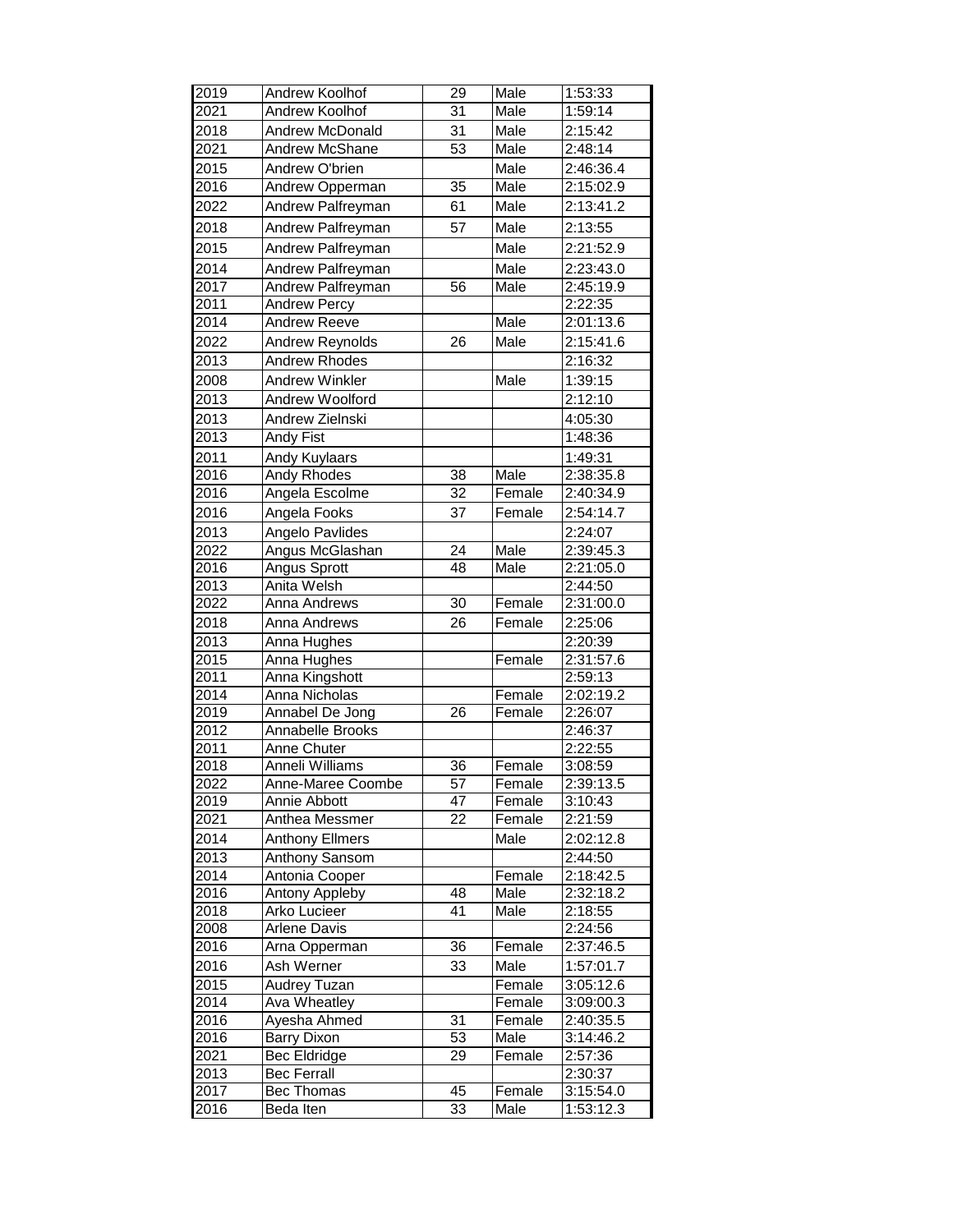| 2017 | <b>Belle Parker</b>     | 31              | Female | 3:42:50.7              |
|------|-------------------------|-----------------|--------|------------------------|
| 2021 | Ben Allen               | 31              | Male   | 1:45:20                |
| 2017 | Ben Brockman            | 28              | Male   | 2:24:09.7              |
| 2022 | Ben Cunningham          | 45              | Male   | 2:34:30.7              |
| 2015 | <b>Ben Hirst</b>        |                 | Male   | 2:00:01.1              |
| 2013 | <b>Ben Leditschke</b>   |                 |        | 2:03:12                |
| 2018 | Ben Locke               | $\overline{39}$ | Male   | 2:18:47                |
| 2021 | <b>Ben Mills</b>        | 25              | Male   | 2:38:49                |
| 2015 | Ben Wells               |                 | Male   | 2:07:34.2              |
| 2021 | Ben Wells               | 41              | Male   | 2:19:34                |
| 2016 | Ben Wells               | $\overline{36}$ | Male   | 2:23:51.7              |
| 2017 | Ben Wilkinson           | $\overline{37}$ | Male   | 2:52:28.6              |
| 2017 | Ben Young               | 34              | Male   | 1:48:51.7              |
| 2021 | Bess Morgan             | 32              | Female | 2:37:31                |
| 2014 | <b>Bianca Tenbrooke</b> |                 | Female | 3:55:49.2              |
| 2012 | <b>Billy Godwin</b>     |                 |        | 2:25:33                |
| 2011 | <b>Billy Godwin</b>     |                 |        | 2:49:31                |
| 2011 | <b>Blair Leslie</b>     |                 |        | 2:11:29                |
| 2018 | <b>Brad Evans</b>       | 45              | Male   | 2:23:38                |
| 2011 | <b>Brad Evans</b>       |                 |        | 2:34:34                |
| 2010 | <b>Brad Evans</b>       |                 |        | 2:45:57                |
| 2016 | <b>Bree Blackwell</b>   | 29              | Female | 3:03:07.1              |
| 2014 | <b>Bree Hunter</b>      |                 | Female | 1:58:04.3              |
| 2015 | <b>Bree Philpot</b>     |                 | Female | 2:45:19.7              |
| 2008 | <b>Brent Ranson</b>     |                 | Male   | 1:44:17                |
| 2010 | <b>Brent Ranson</b>     |                 |        | 1:55:00                |
| 2014 | <b>Brent Ranson</b>     |                 | Male   | 1:56:09.4              |
| 2011 | <b>Brent Ranson</b>     |                 |        | 2:01:47                |
| 2021 | <b>Brett Harris</b>     | 52              | Male   | 3:21:46                |
| 2018 | <b>Brett Henderson</b>  | 40              | Male   | 2:20:52                |
| 2015 | <b>Brett Mawbey</b>     |                 | Male   | 2:14:18.3              |
| 2008 | <b>Brett Stewart</b>    |                 |        | 1:56:42                |
| 2014 | <b>Brian Hanafin</b>    |                 | Male   | 3:00:23.1              |
| 2015 | <b>Brian Hanafin</b>    |                 | Male   | 3:16:29.8              |
| 2018 | <b>Bridget Osler</b>    | 52              | Female | 3:40:38                |
| 2015 | Bronwyn Kimber          |                 | Female | 2:16:43.7              |
| 2019 | <b>Brooke Austin</b>    | 38              | Female | 2:51:44                |
| 2016 | <b>Bruce Cox</b>        | 49              | Male   | 2:28:07.1              |
| 2012 | <b>Bruce Davey</b>      |                 |        | 2:18:16                |
| 2019 | <b>Bruce Davey</b>      | 51              | Male   | 2:24:07                |
| 2017 | <b>Bruce Davey</b>      | 49              | Male   | 2:34:18.2              |
| 2016 | <b>Bruce Terry</b>      | 44              | Male   | 2:03:28.4              |
| 2011 | <b>Brucy Davey</b>      |                 |        | 2:22:49                |
| 2014 | <b>Bryan McMaster</b>   |                 | Male   | 2:59:09.0              |
| 2018 | Cacia Rand              | $\overline{30}$ | Female | 3:00:00                |
| 2022 | <b>Caitlin Alcock</b>   | 27              | Female | 2:30:11.2              |
| 2021 | <b>Caitlin Little</b>   | 30              | Female | 2:40:24                |
| 2021 | Caitlyn Hill            | 32              | Female | 2:46:06                |
| 2018 | Caleb Eady              | 24              | Male   | 2:02:13                |
| 2015 | Caleb Fraser            |                 | Male   | $3:52:48.\overline{3}$ |
| 2018 | Calen Jeffery           | 23              | Male   | 2:07:58                |
| 2022 | Callum Fagg             | 31              | Male   | 1:42:05.9              |
| 2021 | Callum Fagg             | $\overline{30}$ | Male   | 1:39:03                |
| 2017 | Cam Johnston            | 42              | Male   | 2:07:37.3              |
| 2015 | Cam Johnston            |                 | Male   | 2:23:37.8              |
| 2015 | Cameron Mckenzie        |                 | Male   | 1:51:52.2              |
| 2013 | Cameron McKenzie        |                 |        | 1:59:22                |
| 2018 | Cara Tilyard            | $\overline{2}3$ | Female | 2:35:22                |
|      |                         |                 |        |                        |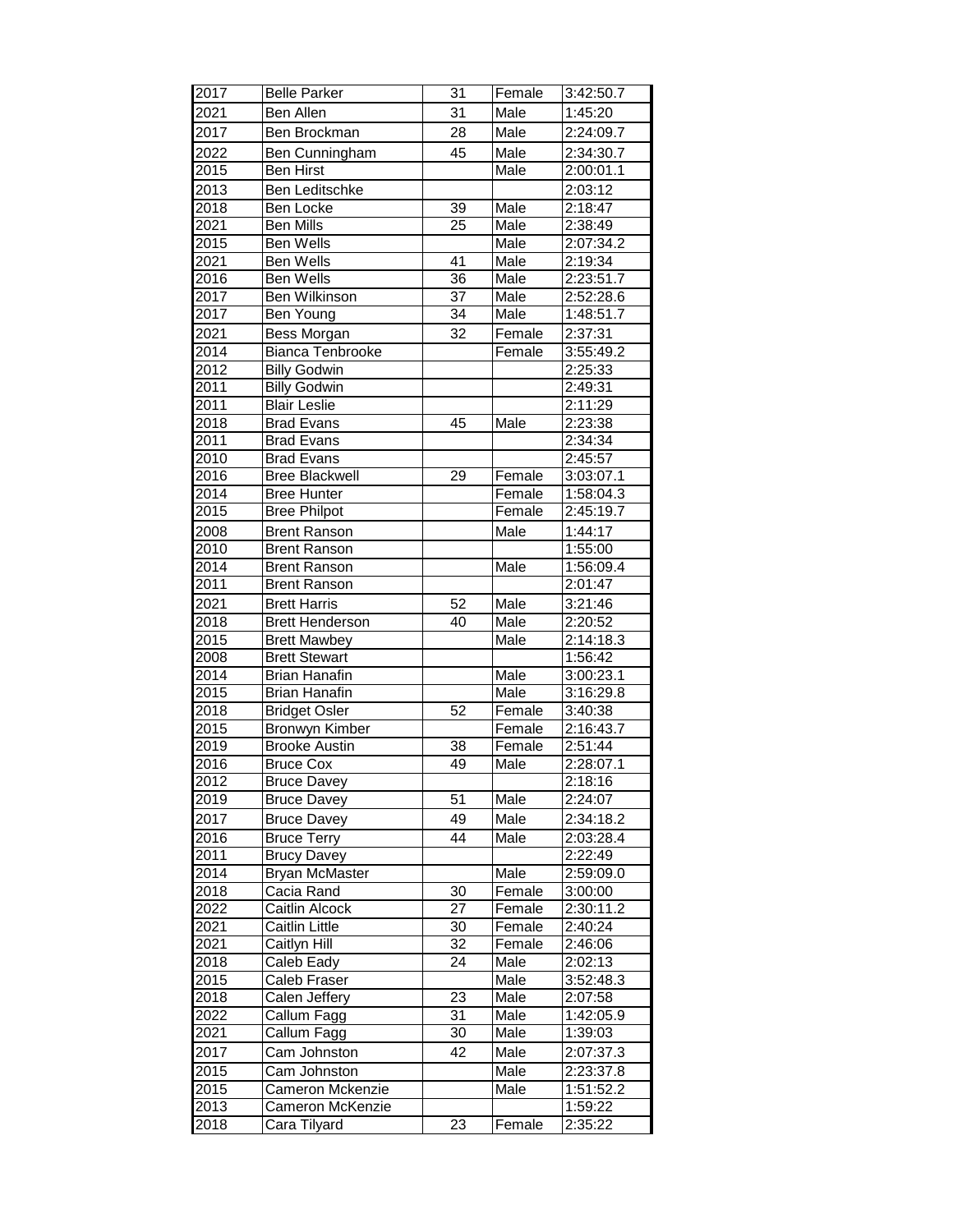| 2021              | Carl Harris                | 50              | Male             | 3:10:58   |
|-------------------|----------------------------|-----------------|------------------|-----------|
| 2015              | Caroline Dutton            |                 | Female           | 2:45:09.5 |
| 2014              | <b>Caroline Dutton</b>     |                 | Female           | 2:53:02.8 |
| 2021              | Carolyn Aubrey             | 53              | Female           | 2:48:00   |
| 2015              |                            |                 |                  | 2:10:00.6 |
|                   | Carolyn Davis              | $\overline{51}$ | Female           | 2:29:30.3 |
| 2017<br>2021      | Carolyn Davis              |                 | Female           |           |
|                   | Carolyn Davis              | 55              | Female           | 2:40:01   |
| 2019              | Cassandra Brown            | 34              | Female           | 3:31:44   |
| 2014              | Cat Stam<br>Catherine Bell | 48              | Female<br>Female | 3:04:49.8 |
| 2021              |                            |                 |                  | 3:05:19   |
| 2014              | Catherine Stringer         |                 | Female           | 3:12:19.7 |
| 2013              | <b>Catherine Stringer</b>  |                 |                  | 3:12:48   |
| 2015              | Catherine Stringer         |                 | Female           | 3:19:40.3 |
| $201\overline{4}$ | Cathy Forster              |                 | Female           | 2:46:18.8 |
| 2008              | Cathy McComb - walker      |                 |                  | 2:29:37   |
| 2021              | Celeste Abraham            | 37              | Female           | 3:25:17   |
| 2011              | <b>Chantel Castledine</b>  |                 |                  | 3:23:28   |
| 2015              | <b>Charlton Clark</b>      |                 | Male             | 2:16:06.6 |
| 2013              | Chelsea Brownlow           |                 |                  | 3:23:32   |
| 2018              | <b>Cheryl Martin</b>       | 38              | Female           | 2:04:08   |
| 2012              | Chloe Hawthorne            |                 |                  | 2:19:48   |
| 2015              | <b>Chloe Moore</b>         |                 | Female           | 2:27:53.7 |
| 2017              | Chloe Rudkin               | 43              | Female           | 2:16:44.6 |
| 2021              | Chris Allchin              | $\overline{37}$ | Male             | 2:14:07   |
| 2021              | Chris Fahey                | 34              | Male             | 3:01:48   |
| 2015              | <b>Chris Gates</b>         |                 | Male             | 2:22:06.6 |
| 2013              | Chris Gay                  |                 |                  | 2:49:36   |
| 2022              | Chris Grego                | 38              | Male             | 2:24:33.8 |
| 2011              | Chris Headlam              |                 |                  | 2:05:09   |
| 2015              | Chris Holden               |                 | Male             | 1:55:33.0 |
| 2021              | Chris Holden               | 43              | Male             | 2:01:00   |
| 2021              | Chris Longden              | 31              | Male             | 2:34:48   |
| 2015              | Chris McFadzean            |                 | Male             | 2:03:37.3 |
| 2021              | Chris Monaghan             | 35              | Male             | 1:56:30   |
| 2017              | Chris Orlikowski           | 61              | Male             | 3:26:39.2 |
| 2018              | <b>Chris Price</b>         | $\overline{34}$ | Male             | 1:41:58   |
| 2021              | Chris Price                | 38              | Male             | 1:43:32   |
| 2017              | Chris Price                | $\overline{34}$ | Male             | 1:51:41.0 |
| 2017              | Chris Soeterboek           | 36              | Male             | 2:09:10.1 |
| 2012              | <b>Chris Soeterboek</b>    |                 |                  | 2:43:25   |
| 2016              | <b>Chris Soeterboek</b>    | 36              | Male             | 2:46:38.8 |
| 2017              | Chris Thomas               | $\overline{43}$ | Male             | 2:27:51.9 |
| 2013              | Chris Tummon               |                 | Male             | 1:43:54   |
| 2021              | Chris Wardrop              | 46              | Male             | 2:04:32   |
| 2019              | Chris Wardrop              | 44              | Male             | 2:04:32   |
| 2016              | Chris Worthington          | 48              | Female           | 3:22:29.6 |
| 2008              | Christie Harris            |                 | Female           | 1:49:48   |
| 2012              | <b>Christie Harris</b>     |                 |                  | 2:10:49   |
| 2011              | <b>Christie Harris</b>     |                 |                  | 2:11:16   |
| 2019              | <b>Christie Harris</b>     | 36              | Female           | 2:24:07   |
| 2017              | Christie Harris            | 34              | Female           | 2:29:09.8 |
| 2011              | Christine Boonstra         |                 |                  | 3:12:57   |
| 2017              | <b>Christine Meikle</b>    | 44              | Female           | 3:15:52.6 |
| 2016              | Christopher Fahey          | 29              | Male             | 2:26:02.4 |
| 2016              | Cindy Donlon               | 36              | Female           | 2:59:31.2 |
| 2015              | Claire Taylor              |                 | Female           | 2:49:38.7 |
| 2014              | Claire Taylor              |                 | Female           | 3:29:06.0 |
|                   |                            |                 |                  |           |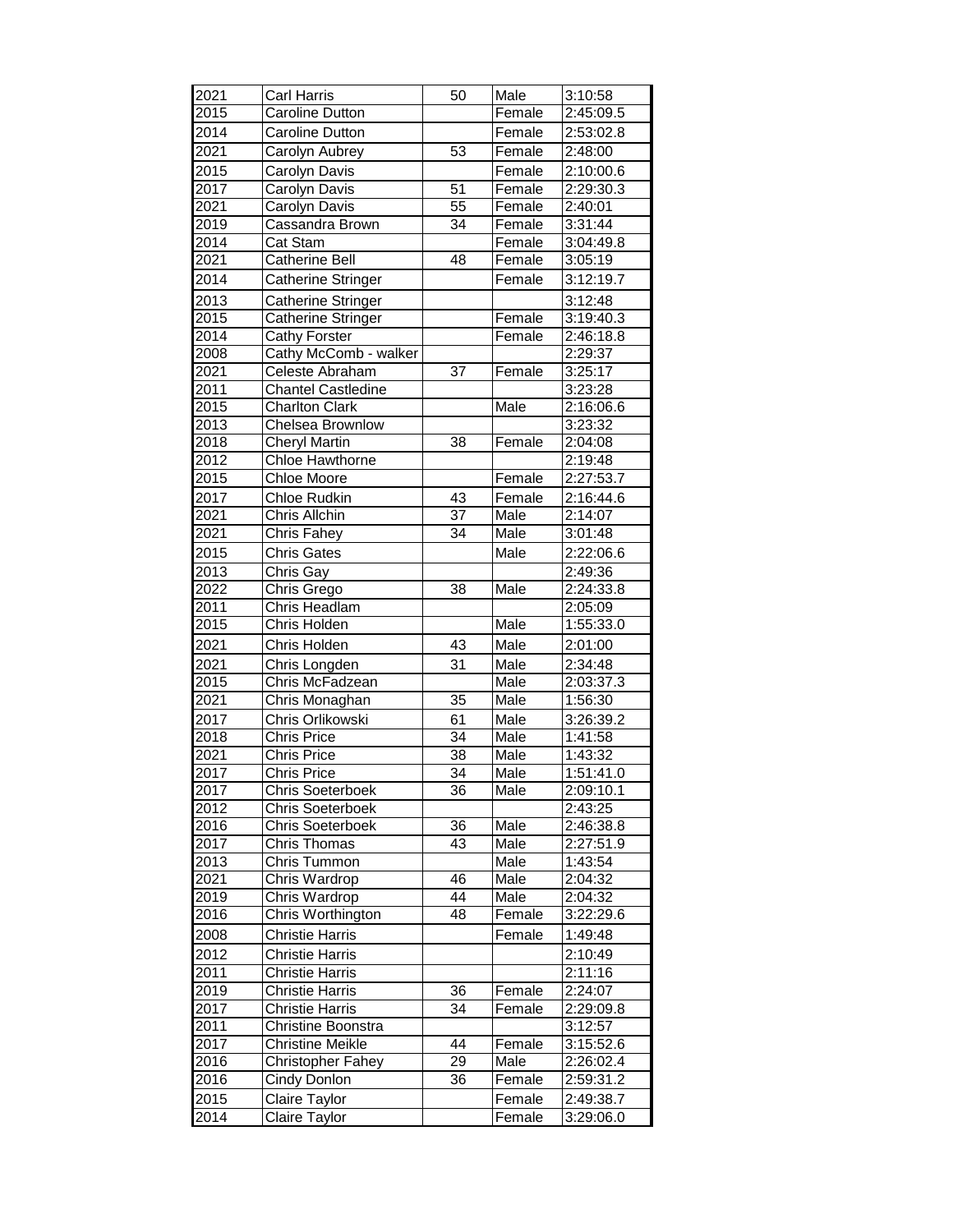| 2021              | <b>Clare Hester</b>     | 45              | Female | 2:54:26   |
|-------------------|-------------------------|-----------------|--------|-----------|
| 2022              | Claudia Lopez           | $\overline{29}$ | Female | 2:40:37.7 |
| 2016              | <b>Clinton Pentland</b> | 34              | Male   | 1:50:20.7 |
| 2022              | <b>Clive Evans</b>      | $\overline{41}$ | Male   | 2:12:29.3 |
| 2021              | <b>Clive Evans</b>      | 40              | Male   | 2:22:52   |
| 2019              | <b>Colin Dewhurst</b>   | 45              | Male   | 2:00:55   |
| 2010              | <b>Colin Francis</b>    |                 |        | 2:27:08   |
| 2015              | Colin Reynolds          |                 | Male   | 2:17:05.2 |
| 2011              | <b>Conrad Murrell</b>   |                 |        | 2:17:45   |
| 2013              | Corinna Woolford        |                 |        | 2:11:14   |
| 2019              | Courtney Plapp          | 31              | Female | 2:46:01   |
| 2016              | <b>Courtney Plapp</b>   | $\overline{29}$ | Female | 2:53:03.2 |
| 2017              | <b>Courtney Plapp</b>   | $\overline{29}$ | Female | 3:19:08.3 |
| 2014              | Craig Canham            |                 | Male   | 1:53:13.3 |
| 2016              | <b>Craig Dwyer</b>      | 41              | Male   | 2:22:01.9 |
| 2015              | Craig Harvey            |                 | Male   | 2:32:35.4 |
| 2014              | Craig Harvey            |                 | Male   | 2:53:00.6 |
| 2012              | Craig Roden             |                 |        | 1:57:14   |
| 2016              | Craig Ross              | 45              | Male   | 2:47:11.4 |
| 2019              | Cynthia Howard          | 50              | Female | 3:35:31   |
| 2015              | Dale Cokley             |                 | Male   | 1:48:42.3 |
| 2013              | Damien Bradshaw         |                 |        | 2:13:35   |
| 2016              | Damon Binning           | $\overline{27}$ | Male   | 1:54:17.8 |
| 2008              | Dan Forster             |                 |        | 1:49:37   |
| 2015              | Dan Riley               |                 | Male   | 2:25:04.3 |
| 2015              | Dan Ten Broeke          |                 | Female | 3:00:19.9 |
| 2016              | <b>Daniel Collins</b>   | 46              | Male   | 2:54:42.3 |
| 2019              | Daniel Fitzgerald       | 35              | Male   | 2:51:25   |
| 2014              | Daniel Kulbac           |                 | Male   | 2:52:00.9 |
| 2011              | Daniel Lancashire       |                 |        | 2:37:29   |
| 2021              | Daniel Moore            | $\overline{32}$ | Male   | 3:08:46   |
| 2016              | Daniel Patman           | 36              | Male   | 2:11:59.2 |
| 2015              | Daniel Ray              |                 | Male   | 2:29:41.8 |
| 2021              | Daniel Robson           | 41              | Male   | 2:18:34   |
| 2014              | Daniel Tenbrooke        |                 | Male   | 3:55:49.2 |
| 2021              | Daniel Van Der Vlist    | 33              | Male   | 1:53:23   |
| 2016              | Daniel Van Der Vlist    | 29              | Male   | 2:11:03.3 |
| 2015              | Daniela Farias          |                 | Female | 2:40:38.7 |
| 2016              | Daniela Farias          | 34              | Female | 2:48:33.2 |
| 2016              | Danika Bumford          | 38              | Female | 2:21:57.8 |
| 2017              | Danny Peacock           | 59              | Male   | 2:45:33.3 |
| 2015              | Darren Briggs           |                 | Male   | 2:24:28.7 |
| 2018              | Darren Giffard          | 49              | Male   | 2:34:18   |
| 2013              | Darren McGinniss        |                 |        | 2:00:29   |
| 2018              | Dave Casey              | 35              | Male   | 2:07:07   |
| 2011              | Dave Gladwell           |                 |        | 2:29:00   |
| 2014              | Dave Insull             |                 | Male   | 2:23:07.9 |
| 2014              | Dave Jarvis             |                 | Male   | 1:51:40.1 |
| 2011              | Dave Pole               |                 |        | 2:38:27   |
| 2018              | Dave Unwin              | 35              | Male   | 2:08:18   |
| 2022              | David Bailey            | 31              | Male   | 1:25:35.9 |
| 2021              | David Bailey            | 30              | Male   | 1:29:25   |
| 2017              | David Bailey            | 26              | Male   | 1:42:47.4 |
| 2017              | David Cole              | 54              | Male   | 2:03:08.3 |
| $20\overline{15}$ | David Day               |                 | Male   | 3:13:33.7 |
| 2012              | David Gladwell          |                 |        | 2:20:03   |
| 2022              | David Green             | $\overline{47}$ | Male   | 2:28:02.5 |
|                   |                         |                 |        |           |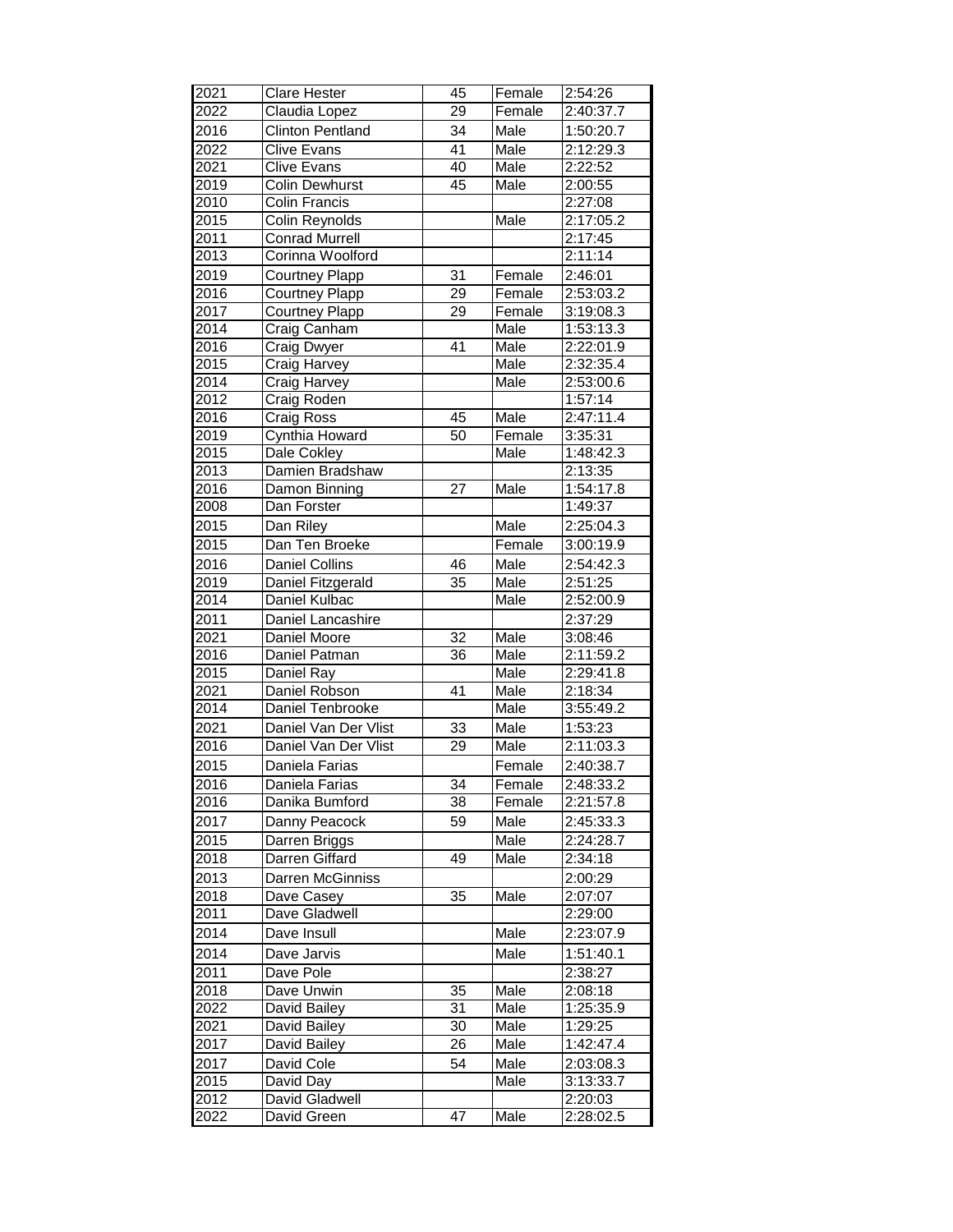| 2021 | David Green          | 46              | Male   | 2:46:28   |
|------|----------------------|-----------------|--------|-----------|
| 2013 | David Holland        |                 |        | 3:17:38   |
| 2015 | David Hughes         |                 | Male   | 1:49:43.9 |
| 2014 | David Hughes         |                 | Male   | 1:53:40.7 |
| 2013 | David Hughes         |                 |        | 1:59:25   |
| 2014 | David Loveridge      |                 | Male   | 2:08:02.4 |
| 2017 | David Pointing       | 41              | Male   | 2:51:35.4 |
| 2012 | David Rees           |                 |        | 2:30:25   |
| 2010 | David Rees           |                 |        | 2:35:18   |
| 2019 | David Sweetman       | 65              | Male   | 3:42:43   |
| 2013 | David Wood           |                 |        | 2:40:44   |
| 2022 | Davide Ferrari       | 35              | Male   | 2:27:55.7 |
| 2013 | Dean Sullivan        |                 |        | 1:56:19   |
| 2022 | Deb Hicks            | 52              | Female | 3:00:19.0 |
| 2014 | Denes Hogya          |                 | Male   | 2:42:10.0 |
| 2021 | Dev Tiwari           | 26              | Male   | 2:04:34   |
| 2019 | Diana McShane        | 47              | Female | 2:00:41   |
| 2018 | Diana McShane        | 46              | Female | 2:07:34   |
| 2010 | Diane Chisholm       |                 |        | 3:05:40   |
| 2011 | Diane Chisholm       |                 |        | 3:22:00   |
| 2016 | Diane Evans          | 47              | Female | 3:20:26.5 |
| 2016 | Diane Webb           | 49              | Female | 3:15:33.0 |
| 2018 | Dick Tomlin          | $\overline{36}$ | Male   | 1:58:15   |
| 2013 | Dion McKenzie        |                 |        | 2:04:45   |
| 2010 | Dom McNamara         |                 |        | 1:49:13   |
| 2011 | Dom McNamara         |                 |        | 1:59:55   |
| 2012 | Dominic MacNamara    |                 |        | 2:14:20   |
| 2008 | Dominic McNamara     |                 | Male   | 1:42:21   |
| 2014 | Dominic McNamara     |                 | Male   | 2:07:59.7 |
| 2019 | Dominic McNamara     | 40              | Male   | 2:13:46   |
| 2015 | Dominic Mcnamara     |                 | Male   | 3:00:28.2 |
| 2018 | Don Thomson          | 50              | Male   | 2:24:15   |
| 2016 | Dora Von Conrady     | 36              | Female | 2:24:24.9 |
| 2022 | Doug Strohfeld       | 64              | Male   | 2:12:32.4 |
| 2016 | Doug Strohfeld       | 58              | Male   | 2:09:40.5 |
| 2018 | Doug Strohfeld       | 60              | Male   | 2:10:15   |
| 2017 | Doug Strohfeld       | 59              | Male   | 2:14:48.4 |
| 2015 | Doug Strohfeld       |                 | Male   | 2:18:13.7 |
| 2010 | <b>Drew Edwards</b>  |                 |        | 2:30:12   |
| 2022 | Duane O'Brien        | 52              | Male   | 2:34:43.5 |
| 2018 | Duane O'Brien        | 48              | Male   | 2:18:54   |
| 2017 | Duane O'Brien        | 47              | Male   | 2:25:28.3 |
| 2019 | Duane O'Brien        | 49              | Male   | 2:36:27   |
| 2012 | Duncan Kearsley      |                 |        | 2:59:17   |
| 2016 | Duncan McMillan      | 50              | Male   | 2:33:34.4 |
| 2019 | Duncan Young         | 39              | Male   | 2:46:46   |
| 2018 | Dylan Hill           | 31              | Male   | 1:38:26   |
| 2015 | Eden Ravenwood       |                 | Male   | 2:19:26.3 |
| 2019 | Eden Ravenwood       | 41              | Male   | 2:28:17   |
| 2011 | Edi Albert           |                 |        | 2:54:06   |
| 2019 | <b>Edwina Duffy</b>  | 37              | Female | 2:36:52   |
| 2016 | Elaine Devlin        | 38              | Female | 2:34:55.2 |
| 2014 | Elaine Devlin        |                 | Female | 2:38:16.0 |
| 2015 | <b>Elaine Devlin</b> |                 | Female | 2:39:22.0 |
| 2016 | <b>Eleanor Reid</b>  | 49              | Female | 2:50:52.9 |
| 2018 | Elise Jeffery        | 43              | Female | 2:40:31   |
| 2013 | Elizabeth Graham     |                 |        | 3:07:40   |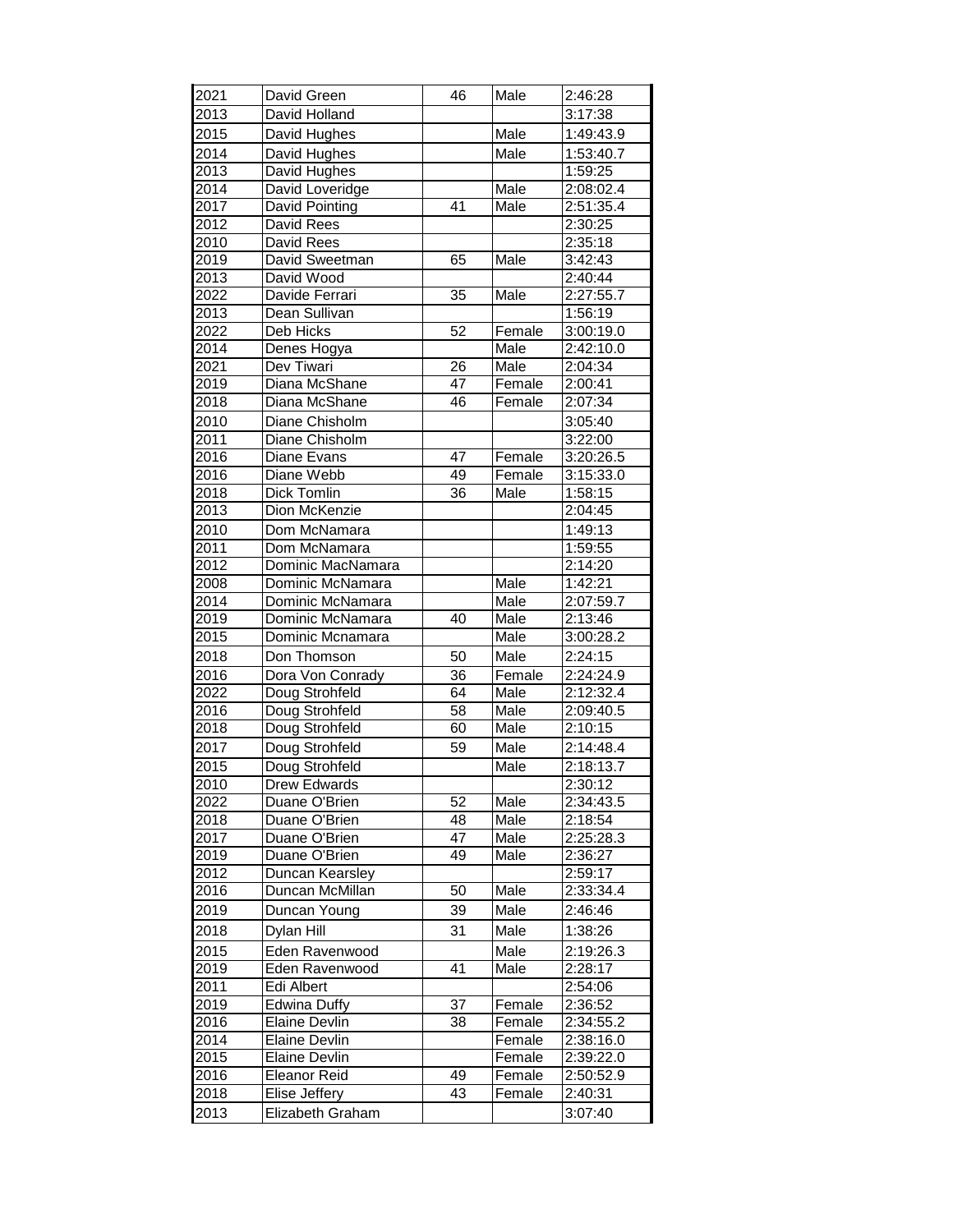| 2022 | Ella Kimmel                | 30              | Female | 2:48:44.9 |
|------|----------------------------|-----------------|--------|-----------|
| 2017 | Ellen Brooksbank           | $\overline{27}$ | Female | 2:53:46.4 |
| 2021 | <b>Ellen Coulter</b>       | 31              | Female | 2:25:10   |
| 2021 | <b>Ely Evans</b>           | 46              | Female | 3:24:55   |
| 2022 | <b>Emily Armstrong</b>     | 30              | Female | 2:40:17.1 |
| 2016 | <b>Emily Gannon</b>        | 41              | Female | 2:24:02.4 |
| 2013 | <b>Emily Gardner</b>       |                 |        | 2:54:48   |
| 2015 | Emily Ingram               |                 | Female | 2:20:29.7 |
| 2016 | <b>Emily Mellows</b>       | 36              | Female | 2:26:59.5 |
| 2015 | <b>Emily Panietz</b>       |                 | Female | 3:10:42.0 |
| 2014 | emma woolford              |                 | Female | 2:44:16.9 |
| 2010 | Emma Davis                 |                 |        | 3:44:00   |
| 2015 | <b>Emma Flittner</b>       |                 | Female | 1:54:55.9 |
| 2015 | Emma Fraser                |                 | Female | 3:54:03.0 |
| 2014 | Emma Sandy                 |                 | Female | 2:07:26.5 |
| 2011 | Emma Weitnauer             |                 |        | 2:10:59   |
| 2013 | <b>Emmanuel Laurenceau</b> |                 |        | 2:27:45   |
| 2012 | <b>Erik Hamor</b>          |                 |        | 2:24:37   |
| 2014 | Evan Ollerenshaw           |                 | Male   | 2:00:15.0 |
| 2015 | Evan Ollerenshaw           |                 | Male   | 2:00:32.5 |
| 2016 | Evan Ollerenshaw           | 40              | Male   | 2:05:31.5 |
| 2015 | Evan Riseley               |                 | Male   | 3:00:24.1 |
| 2014 | Evan Riseley               |                 | Male   | 3:03:04.7 |
| 2021 | Evelyn Wardrop             | 32              | Female | 2:13:19   |
| 2022 | <b>Fillipp Ostapowicz</b>  | 54              | Male   | 2:13:21.0 |
| 2019 | <b>Fillipp Ostapowicz</b>  | 51              | Male   | 1:56:43   |
| 2021 | Fin Fagan                  | 39              | Male   | 1:55:06   |
| 2013 | <b>Fiona Dimsey</b>        |                 |        | 4:05:30   |
| 2014 | Fiona Kelly                |                 | Female | 3:00:22.4 |
| 2015 | Fiona Kelly                |                 | Female | 3:01:39.5 |
| 2014 | Fiona Orr                  |                 | Female | 2:36:32.9 |
| 2019 | <b>Flynn Austin</b>        | 12              | Male   | 2:19:58   |
| 2018 | Frances Osler              | 26              | Female | 3:49:40   |
| 2013 | <b>Francesca Watts</b>     |                 |        | 2:37:50   |
| 2017 | <b>Francesca Watts</b>     | $\overline{26}$ | Female | 3:00:04.4 |
| 2015 | Francisco Ascui            |                 | Male   | 2:16:30.1 |
| 2016 | Francisco Ascui            | 44              | Male   | 2:19:10.7 |
| 2017 | <b>Francois Fourie</b>     | 39              | Male   | 2:06:35.0 |
| 2016 | <b>Francois Fourie</b>     | 38              | Male   | 2:09:56.1 |
| 2022 | <b>Frank Strk</b>          | 55              | Male   | 2:16:01.5 |
| 2011 | Fredrick Johannsson        |                 | Male   | 1:44:18   |
| 2018 | Gabby Wilson               | 37              | Female | 2:06:42   |
| 2015 | Gabby Wilson               |                 | Female | 2:15:30.7 |
| 2017 | Gabby Wilson               | 36              | Female | 2:18:33.0 |
| 2014 | Gabi Mocatta               |                 | Female | 2:40:38.3 |
| 2013 | Gabrielle Wilson           |                 |        | 2:28:48   |
| 2012 | Gabrielle Wilson           |                 |        | 2:34:51   |
| 2015 | Gareth Auker               |                 | Male   | 2:25:48.7 |
| 2015 | <b>Gary Carroll</b>        |                 | Male   | 2:34:32.4 |
| 2016 | <b>Gary Carroll</b>        | 54              | Male   | 2:43:45.9 |
| 2018 | Gary Maass                 | 58              | Male   | 2:31:37   |
| 2014 | Gavin Brett                |                 | Male   | 2:08:20.4 |
| 2012 | <b>Gavin Brett</b>         |                 |        | 2:09:01   |
| 2011 | <b>Gavin Brett</b>         |                 |        | 2:29:12   |
| 2008 | Gavin Spinks               |                 |        | 1:55:30   |
| 2010 | Gavin Spinks               |                 |        | 2:01:24   |
| 2012 | Gavin Spinks               |                 |        | 2:04:04   |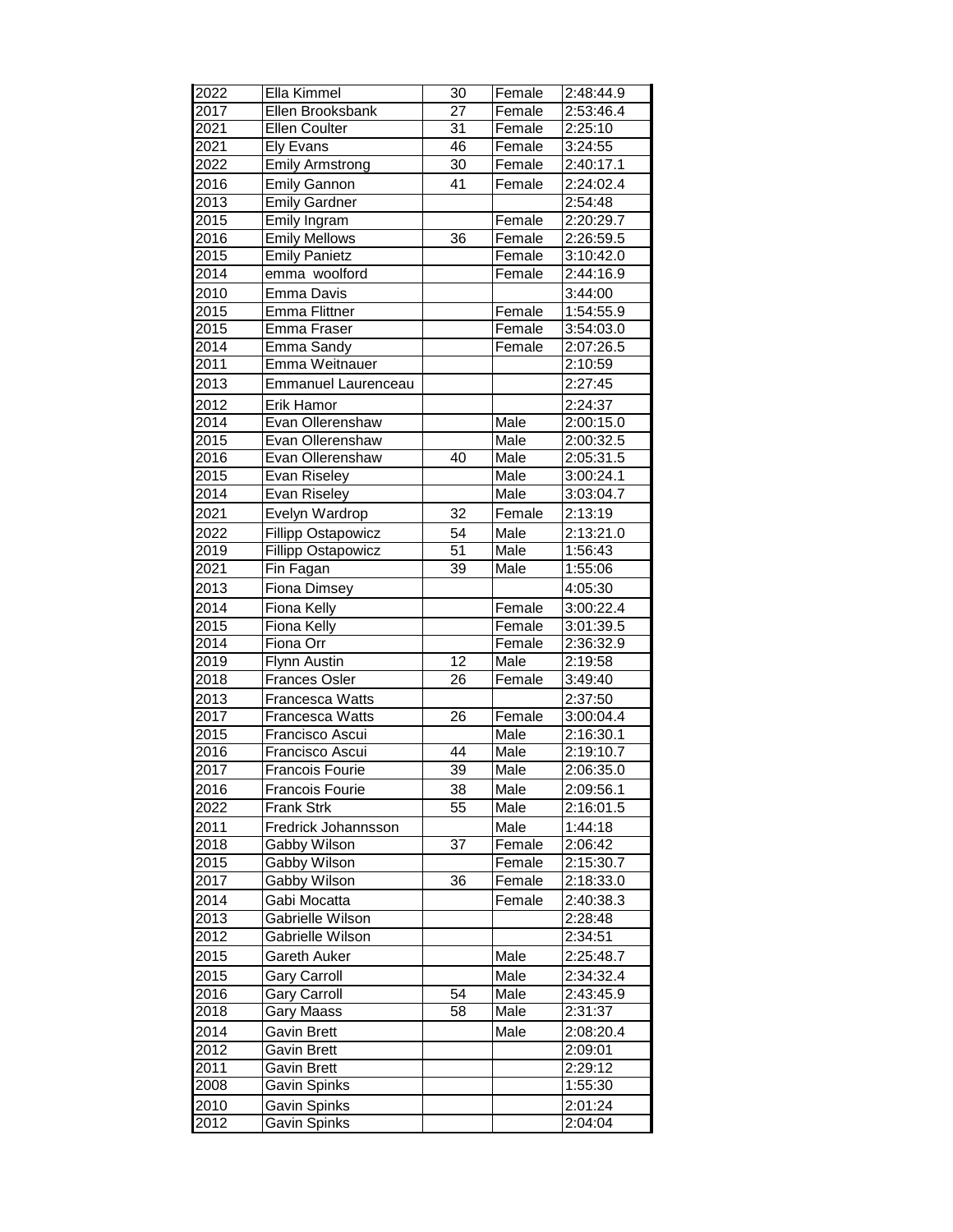| 2011 | Gavin Spinks           |                 |        | 2:06:12   |
|------|------------------------|-----------------|--------|-----------|
| 2018 | Gayle Viney            | 56              | Female | 3:09:11   |
| 2015 | Gene Graham            |                 | Male   | 2:06:46.2 |
| 2010 | Genevieve Duncan       |                 |        | 2:37:30   |
| 2018 | Geoff Macqueen         | 41              | Male   | 2:07:56   |
| 2011 | Geornina Mcdonald      |                 |        | 3:14:52   |
| 2019 | Gerard O Sullivan      | $\overline{36}$ | Male   | 2:00:14   |
| 2014 | Giles Barrington       |                 | Male   | 1:52:10.7 |
| 2017 | Giles Barrington       | $\overline{31}$ | Male   | 2:03:05.5 |
| 2017 | Glennda McGregor       | 57              | Female | 3:37:29.1 |
|      |                        |                 |        |           |
| 2022 | Gonzalo Hernandez      | 33              | Male   | 2:33:55.8 |
| 2022 | <b>Grace Cumming</b>   | $\overline{39}$ | Female | 2:21:18.3 |
| 2012 | Graham Hammond         |                 |        | 1:51:33   |
| 2015 | Graham Hammond         |                 | Male   | 1:52:31.3 |
| 2011 | Graham Hammond         |                 |        | 1:53:19   |
| 2018 | <b>Grant Ellis</b>     | 64              | Male   | 2:53:32   |
| 2017 | <b>Grant Ellis</b>     | 63              | Male   | 2:56:20.7 |
| 2018 | <b>Grant McCormack</b> | 52              | Male   | 2:07:48   |
| 2013 | <b>Grant Munting</b>   |                 |        | 2:10:05   |
| 2017 | <b>Grant Munting</b>   | 34              | Male   | 2:13:23.8 |
| 2018 | <b>Greg Fletcher</b>   | 52              | Male   | 2:48:57   |
| 2012 | Greg Young             |                 |        | 1:59:34   |
| 2011 | Greg Young             |                 |        | 2:03:10   |
| 2015 | Greg Young             |                 | Male   | 2:42:25.1 |
| 2016 | Greg Zanchetta         | 50              | Male   | 3:37:26.1 |
| 2013 | <b>Gregory Freeman</b> |                 |        | 2:23:14   |
| 2016 | Greta Binning          | $\overline{27}$ | Female | 2:29:19.7 |
| 2022 | Hana Lewis             | 52              | Female | 2:31:08.4 |
| 2016 | Hana Lewis             | 46              | Female | 2:30:40.6 |
| 2015 | Hanna Lewis            |                 | Female | 2:35:48.2 |
| 2022 | Hannah Fielder         | $\overline{32}$ | Female | 2:31:15.3 |
| 2011 | Hannah Lake            |                 |        | 2:46:30   |
| 2015 | Hanny Allston          |                 | Female | 1:36:38.4 |
| 2011 | Hanny Allston          |                 | Female | 1:56:26   |
| 2017 | <b>Harriet Close</b>   | $\overline{35}$ | Female | 2:47:21.2 |
| 2016 | Hazel Bucher           | 57              | Female | 2:55:19.6 |
| 2016 | Heidi Hofler           | 39              | Female | 2:22:15.9 |
| 2015 | Heidi Hofler           |                 | Female | 2:30:40.4 |
| 2013 | <b>Helen Gay</b>       |                 |        | 3:17:59   |
| 2014 | <b>Helen Gay</b>       |                 |        | 3:25:38.3 |
|      |                        |                 | Female |           |
| 2015 | Helen Walpole          |                 | Female | 2:52:24.5 |
| 2019 | Helene Dracup          | 48              | Female | 2:31:16   |
| 2022 | Henry Prichard         | 24              | Male   | 1:46:21.3 |
| 2012 | Henry Stimson          |                 | Male   | 1:46:46   |
| 2012 | Henry West             |                 | Male   | 1:39:19   |
| 2015 | Henry West             |                 | Male   | 1:41:37.4 |
| 2021 | <b>Holly Bonde</b>     | 36              | Female | 3:09:40   |
| 2016 | <b>Holly Bonde</b>     | 30              | Female | 3:20:57.8 |
| 2011 | lan Anderson           |                 |        | 1:50:20   |
| 2012 | lan Parker             |                 | Male   | 1:41:27   |
| 2011 | lan Parker             |                 |        | 1:54:56   |
| 2013 | lan Parnell            |                 |        | 2:44:16   |
| 2018 | lestyn Lewis           | 40              | Male   | 1:39:17   |
| 2010 | lestyn Lewis           |                 | Male   | 1:47:15   |
| 2021 | lestyn Lewis           | 43              | Male   | 1:50:43   |
| 2015 | lestyn Lewis           |                 | Male   | 1:55:47.3 |
| 2008 | Ilka Barr              |                 |        | 1:59:48   |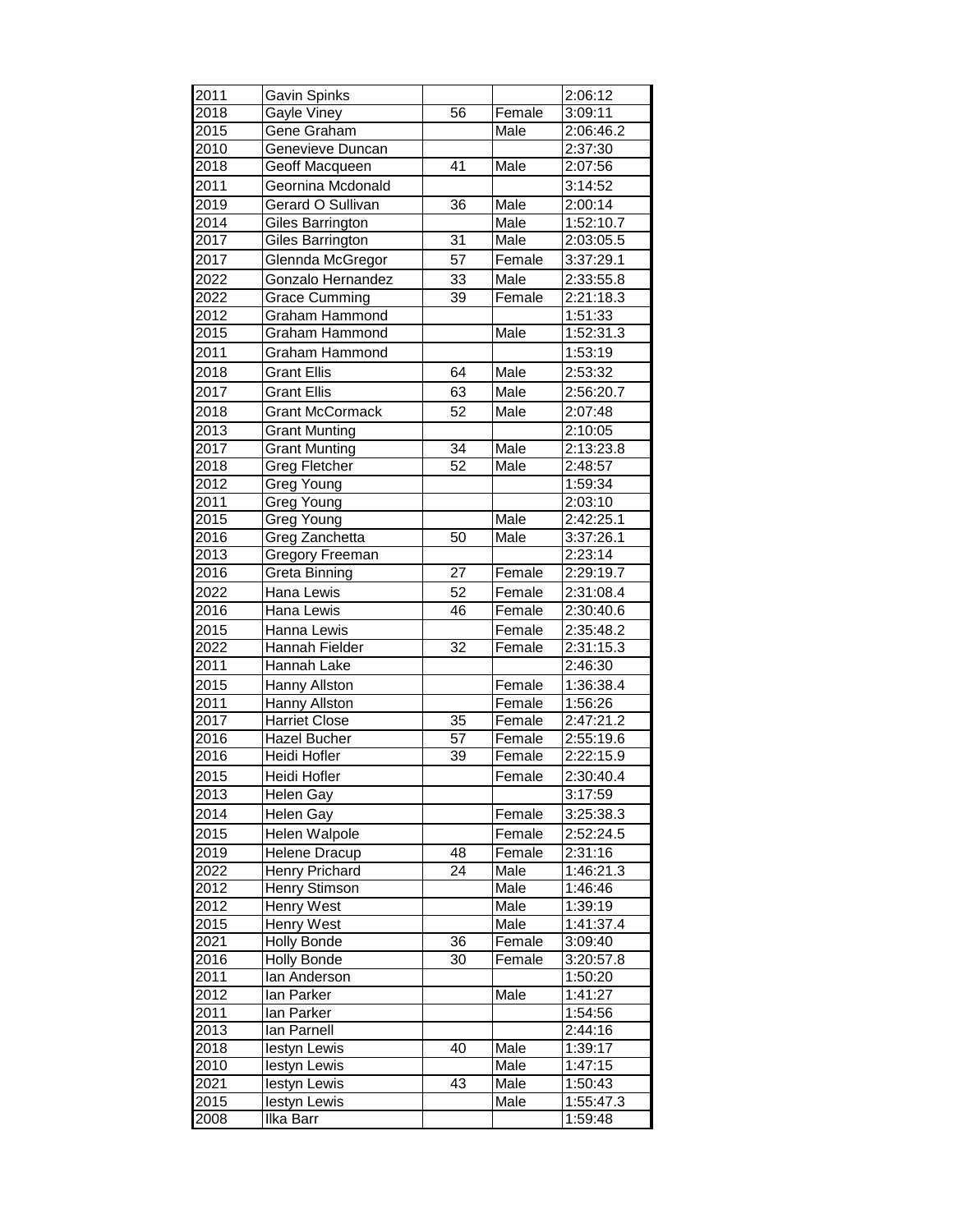| 2015 | Imogen Fullagar         |                 | Female | 2:48:04.5 |
|------|-------------------------|-----------------|--------|-----------|
| 2014 | <b>Irene Kirczenow</b>  |                 | Female | 2:49:12.7 |
| 2022 | <b>Isabella Comfort</b> | 31              | Female | 2:01:14.8 |
| 2014 | Ivan Wilkin             |                 | Male   | 2:15:59.5 |
| 2021 | <b>Jack Marks</b>       | $\overline{26}$ | Male   | 1:51:53   |
| 2011 | Jackie Guy              |                 |        | 2:16:42   |
| 2010 | Jacob Malakoff          |                 | Male   | 1:28:21   |
| 2012 | Jacob Malakoff          |                 | Male   | 1:33:13   |
| 2022 | Jacob Renshaw           | $\overline{24}$ | Male   | 2:13:21.1 |
| 2017 | <b>Jacob Roberts</b>    | 28              | Male   | 2:10:25.2 |
| 2010 | Jacqui Guy              |                 |        | 2:15:08   |
| 2012 | Jacqui Guy              |                 |        | 2:30:25   |
| 2017 | Jai Moyle               | 36              | Male   | 2:18:41.1 |
| 2018 | Jai Moyle               | 25              | Male   | 2:18:51   |
| 2018 | James Bell              | 50              | Male   | 2:14:47   |
| 2021 | James Bell              | 53              | Male   | 2:23:39   |
| 2013 |                         |                 |        |           |
|      | James Burleigh          |                 |        | 2:14:45   |
| 2015 | <b>James Flittner</b>   |                 | Male   | 3:00:36.7 |
| 2012 | James Kingston          |                 |        | 2:46:37   |
| 2013 | James Olsen             |                 |        | 2:33:47   |
| 2018 | James Thomas            | $\overline{30}$ | Male   | 2:05:00   |
| 2021 | Jamie Kulhanek          | $\overline{34}$ | Male   | 1:46:23   |
| 2018 | Jamie Kulhanek          | 31              | Male   | 1:54:42   |
| 2018 | Jamyang McQuillen       | 40              | Female | 3:36:57   |
| 2022 | Jane Barrow             | 59              | Female | 3:06:27.0 |
| 2016 | Jane Barrow             | 53              | Female | 2:50:28.0 |
| 2017 | Jane Barrow             | $\overline{54}$ | Female | 2:50:52.9 |
| 2018 | Jane Barrow             | 55              | Female | 2:55:03   |
| 2019 | Jane Barrow             | 56              | Female | 3:11:11   |
| 2017 | Jane Neasey             | 38              | Female | 3:38:27.7 |
| 2015 | Janet Hansson           |                 | Female | 3:40:58.5 |
| 2017 | Janita Mather           | $\overline{28}$ | Female | 2:19:51.7 |
| 2019 | Jared Parry             | 30              | Male   | 1:59:38   |
| 2018 | <b>Jared Parry</b>      | $\overline{29}$ | Male   | 2:03:10   |
| 2016 | Jason Gray              | $\overline{43}$ | Male   | 2:29:57.8 |
| 2014 | Jason Moss              |                 | Male   | 2:11:32.6 |
| 2015 | <b>Jason Scott</b>      |                 | Male   | 1:59:25.3 |
| 2013 | Jason Scott             |                 |        | 2:01:26   |
| 2014 | Jason Scott             |                 | Male   | 2:06:09.9 |
| 2016 | Jason Scott             | 39              | Male   | 2:08:54.6 |
| 2022 | Jason Walker            | 48              | Male   | 2:15:45.2 |
| 2014 | Jayde Richardson        |                 | Female | 3:08:02.4 |
| 2016 | Jayn Iten               | 66              | Female | 3:51:59.8 |
| 2017 | Jayn Iten               | 66              | Female | 4:13:16.9 |
| 2022 | Jean-Pierre Sicotte     | 33              | Male   | 2:13:03.5 |
| 2021 | Jed Thrall              | 56              | Male   | 3:13:53   |
| 2021 | Jeff Westbrook          | 34              | Male   | 2:18:51   |
| 2015 | Jen Welch               |                 | Female | 2:59:02.1 |
| 2016 | Jen Welch               | $\overline{37}$ | Female | 3:16:47.3 |
| 2012 | Jenna Chiffey Gray      |                 | Female | 1:56:02   |
| 2014 | Jennifer Boocock        |                 | Female | 1:54:08.9 |
| 2008 | Jennifer Brown          |                 | Female | 1:47:33   |
| 2010 | Jennifer Flynn          |                 |        | 2:37:10   |
| 2011 | Jennifer Lemon          |                 |        | 2:49:16   |
| 2016 | Jennifer Seden          | 55              | Female | 3:04:41.6 |
| 2010 | Jenny Leaman            |                 |        | 3:05:36   |
| 2011 | Jenny Leaman            |                 |        | 3:23:00   |
| 2015 | Jenny Sprent            |                 | Female | 2:35:46.2 |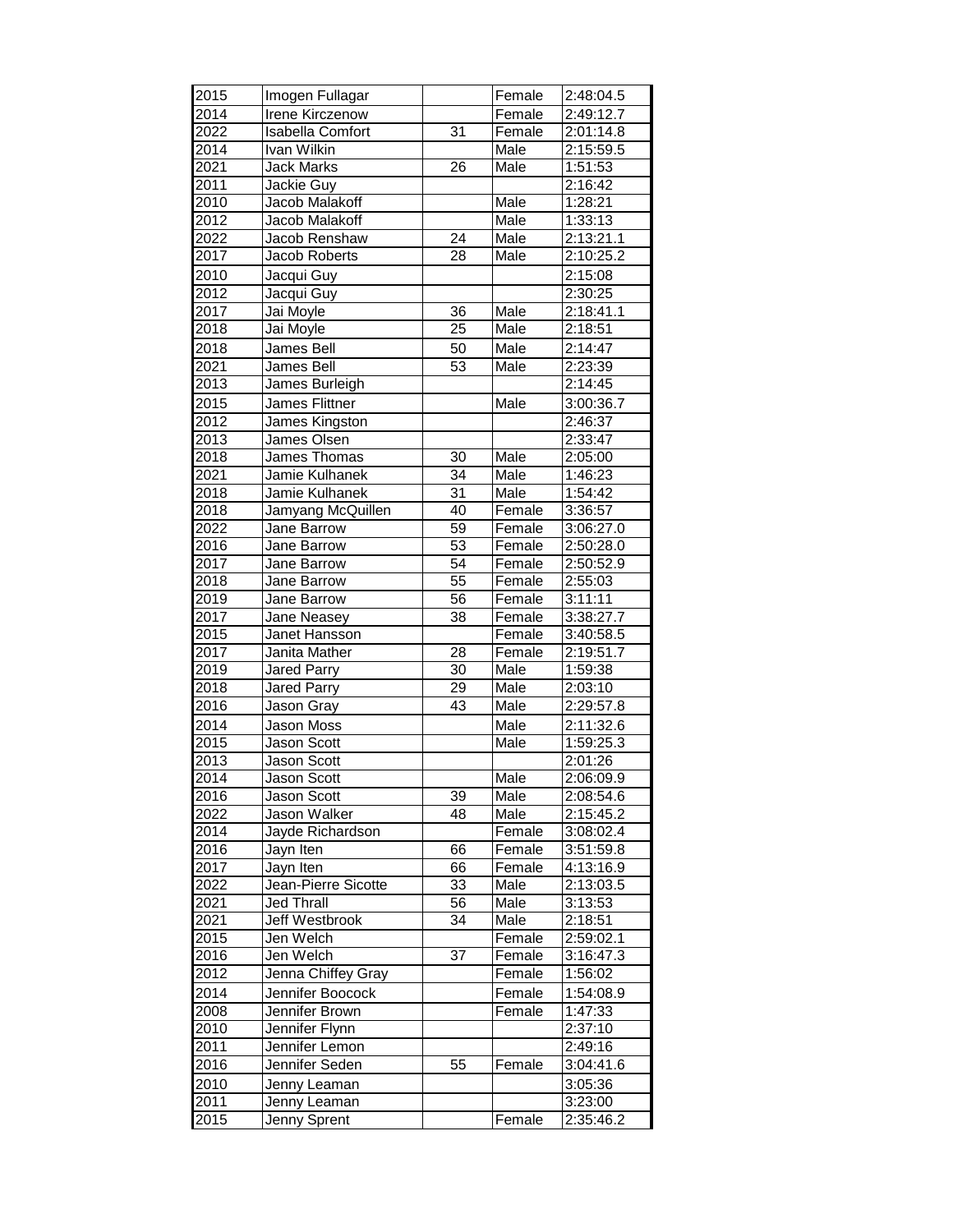| 2010 | Jenny Sprent         |                 |        | 2:37:27   |
|------|----------------------|-----------------|--------|-----------|
| 2019 | Jeremy Grey          | 39              | Male   | 2:34:42   |
| 2008 | Jeremy Grey          |                 |        | 3:33:19   |
| 2021 | Jeremy Ramsey        | 47              | Male   | 2:07:22   |
| 2021 | <b>Jess McDonald</b> | 28              | Female | 2:21:01   |
| 2019 | <b>Jess Robbins</b>  | 39              | Female | 2:39:45   |
| 2018 | Jesse Warburg        | $\overline{38}$ | Male   | 2:00:56   |
| 2014 | Jesse Warburg        |                 | Male   | 2:10:59.0 |
| 2015 | Jessica Carter       |                 | Female | 2:22:50.1 |
| 2014 | Jessica Carter       |                 | Female | 2:26:02.7 |
| 2018 | Jessica Robbins      | 38              | Female | 2:52:53   |
| 2022 | <b>Jessie Archer</b> | $\overline{37}$ | Female | 2:09:30.5 |
|      |                      |                 |        |           |
| 2022 | Jessie Strutt        | 36              | Female | 2:09:41.9 |
| 2021 | Jessie Whittle       | 30              | Female | 2:05:01   |
| 2019 | Jill Doyle           | 41              | Female | 2:20:58   |
| 2021 | Jill Zodins-Hayde    | 36              | Female | 2:48:14   |
| 2016 | <b>Jilly Holroyd</b> | $\overline{35}$ | Female | 2:54:44.5 |
| 2021 | Jimmy Newbold        | 33              | Male   | 1:44:32   |
| 2011 | Jo Boutchard         |                 |        | 3:20:22   |
| 2010 | Jo Cook              |                 |        | 2:47:21   |
| 2014 | Jo Cook              |                 | Female | 3:02:38.7 |
| 2019 | Jo Edmondson         | 46              | Female | 2:52:58   |
| 2016 | Jo French            | 42              | Female | 2:29:56.2 |
| 2015 | Jo Sculthorp         |                 | Female | 3:31:45.7 |
| 2016 | Jo Woodbury          | 44              | Female | 2:26:47.1 |
| 2015 | Joanna Crawley-Smith |                 | Female | 2:28:07.8 |
| 2018 | Joanna Sinclair      | 39              | Female | 1:53:01   |
| 2014 | Joanne Oliver        |                 | Female | 2:46:21.5 |
| 2021 | Joanne Stolp         | 49              | Female | 4:05:49   |
| 2019 | Joanne Styles        | 43              | Female | 2:46:46   |
| 2015 | Jodie Kennedy        |                 | Female | 3:00:40.3 |
| 2010 | Joel Pedro           |                 | Male   | 1:42:38   |
| 2018 | Johanna Wilson       | 38              | Female | 2:36:19   |
| 2011 | John Andrewartha     |                 |        | 2:29:08   |
| 2019 | John Badcock         | 65              | Male   | 5:44:12   |
| 2021 | John Chung           | 49              | Male   | 2:16:14   |
| 2015 | John Claridge        |                 | Male   | 1:40:36.1 |
| 2008 | John Dalco           |                 |        | 2:18:36   |
| 2011 | John Dalco           |                 |        | 2:58:40   |
| 2008 | John Dawson          |                 |        | 2:45:26   |
| 2018 | John Dewing          | 38              | Male   | 1:38:45   |
| 2016 | John Hueston         | 51              | Male   | 2:20:38.8 |
| 2010 | John Marshall        |                 |        |           |
|      |                      |                 |        | 2:07:16   |
| 2008 | <b>John Marshall</b> |                 |        | 2:13:15   |
| 2016 | John Masterson       | 65              | Male   | 3:23:11.6 |
| 2015 | John Nichols         |                 | Male   | 2:02:46.3 |
| 2008 | John Palmer          |                 |        | 2:04:05   |
| 2015 | John Pearce          |                 | Male   | 2:07:22.2 |
| 2018 | John Pearce          | 58              | Male   | 2:11:54   |
| 2017 | John Pearce          | 57              | Male   | 2:14:03.1 |
| 2016 | John Pearce          | $\overline{56}$ | Male   | 2:17:35.7 |
| 2013 | John Pearce          |                 |        | 2:19:04   |
| 2021 | John Pearce          | 61              | Male   | 2:21:10   |
| 2019 | John Schuringa       | 37              | Male   | 1:52:39   |
| 2022 | John Tanton          | 41              | Male   | 2:00:58.1 |
| 2016 | John Taylor          | 38              | Male   | 2:55:05.3 |
| 2013 | John Thomas          |                 |        | 2:55:27   |
| 2015 | John Wilson          |                 | Male   | 2:01:29.9 |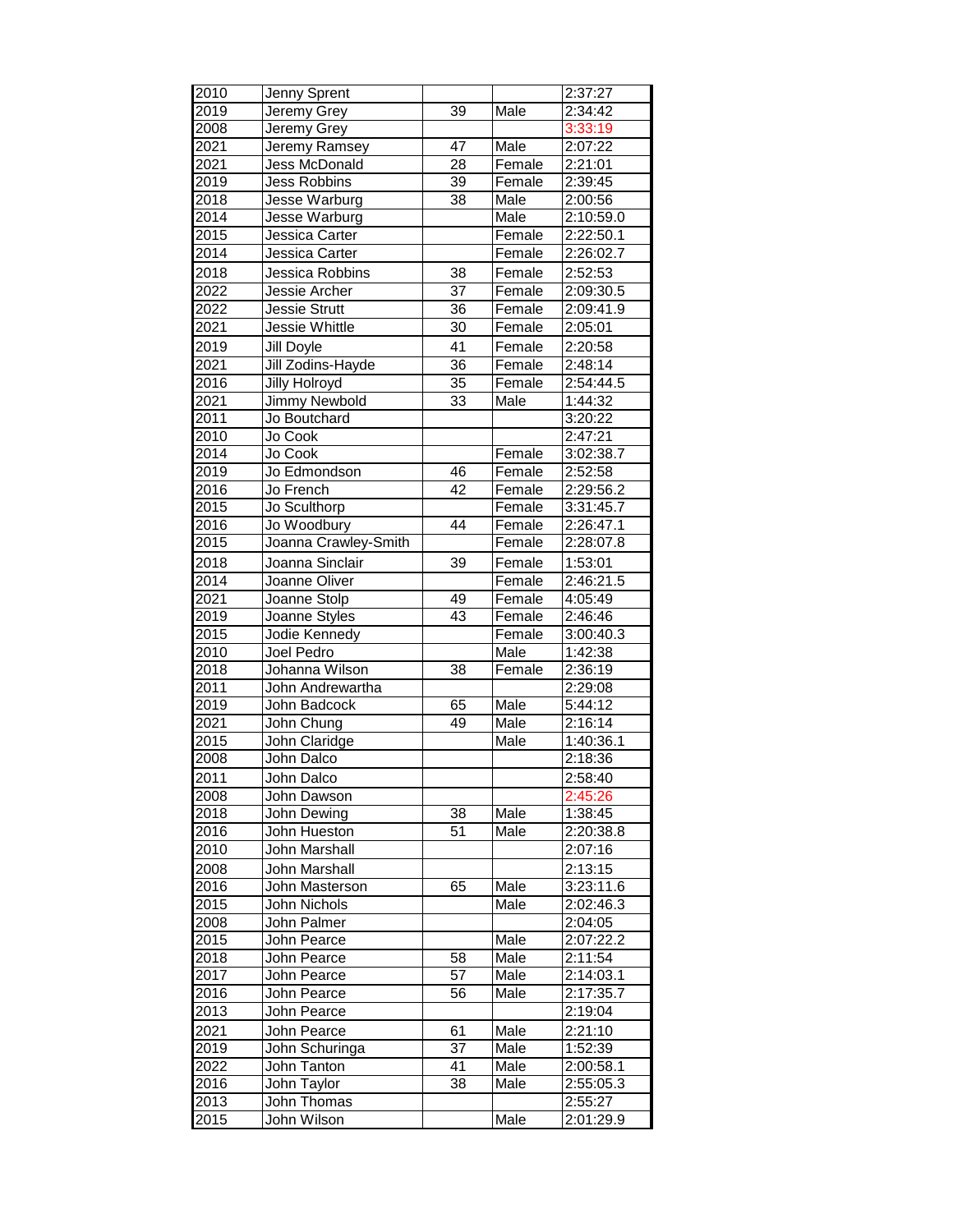| 2019              | John Wilson           | 57              | Male   | 2:07:16   |
|-------------------|-----------------------|-----------------|--------|-----------|
| 2014              | John Wilson           |                 | Male   | 2:11:09.0 |
| 2021              | John Wilson           | 59              | Male   | 2:23:56   |
| 2018              | John Wise             | 35              | Male   | 2:20:04   |
| 2015              | Jon Burgess           |                 | Male   | 1:55:21.5 |
| 2014              | Jon Doole             |                 | Male   | 2:53:05.5 |
| 2022              | Jon Humphreys         | $\overline{46}$ | Male   | 2:14:14.8 |
| 2021              | Jon Sutcliffe         | 57              | Male   | 3:04:29   |
| 2021              | Jonathan Lord         | 43              | Male   | 2:48:08   |
| 2021              | Jonathan Reeve        | $\overline{57}$ | Male   | 2:33:00   |
| 2021              | Jordan Huber          | 28              | Male   | 2:19:01   |
| 2022              | Jordan Smith          | 23              | Male   | 2:18:29.3 |
| 2013              | Josep Padullas        |                 |        | 2:11:46   |
| $20\overline{21}$ | Joseph Nunn           | $\overline{28}$ | Male   | 1:55:21   |
| $20\overline{22}$ | Josh Cook             | $\overline{32}$ | Male   | 1:58:31.0 |
| 2015              | Josh Durno            |                 | Male   | 1:56:35.8 |
| $20\overline{16}$ | Josh Harley-Hill      | $\overline{34}$ | Male   | 2:17:53.2 |
| 2016              | Joshua Chugg          | 34              | Male   | 1:30:54.7 |
| 2014              | Joshua Durno          |                 | Male   | 2:05:51.1 |
| 2008              | Joshua marshall       |                 | Male   | 1:37:12   |
| 2010              | Joshua Marshall       |                 |        | 1:56:48   |
| 2018              | Jozina Macqueen       | 41              | Female | 2:54:32   |
| 2010              | <b>Judy Davis</b>     |                 |        | 3:44:00   |
| 2010              | Julia Hutchinson      |                 |        | 2:27:18   |
| 2021              | Julia Woods           | 17              | Female | 1:59:36   |
| 2011              | Julian McMahon        |                 |        | 2:04:00   |
| 2019              | Julie Day             | 47              | Female | 2:10:05   |
| 2008              | Kahn Lyall            |                 |        | 3:52:25   |
| 2018              | Kai Yuan Tey          | 23              | Male   | 3:21:11   |
| 2018              | Kaine Arkley          | $\overline{37}$ | Male   | 1:53:43   |
| 2011              | Karen Demangone       |                 |        | 3:28:13   |
| 2016              | Karin Hansen          | 53              | Female | 2:53:16.7 |
| 2021              | Karl Malakoff         | 31              | Male   | 1:53:17   |
| 2022              | Kate Farrell          | $\overline{39}$ | Female | 2:43:56.9 |
| 2018              | Kate Hiney            | 31              | Female | 2:30:43   |
| 2022              | Kate Kingston         | 29              | Female | 2:00:48.4 |
| 2018              | Kate Lowther          | 49              | Female | 3:36:58   |
| 2017              | Kate Marr             | $\overline{25}$ | Female | 2:19:51.7 |
| 2019              | Kate Thorn            | $\overline{42}$ | Female | 2:49:03   |
| $\frac{1}{20}$ 18 | <b>Kate Viney</b>     | 38              | Female | 2:54:42   |
| 2017              | Kath McCann           | 35              | Female | 3:15:52.5 |
| 2011              | Katie Kingshott       |                 |        | 2:16:10   |
| 2010              | Katie Kingshott       |                 |        | 2:17:05   |
| 2022              | Katri Uibu            | 34              | Male   | 3:10:12.1 |
| 2019              | Kay Suter             | 64              | Female | 2:54:39   |
| 2014              | Keith Cameron Smith   |                 | Male   | 1:49:00.8 |
| 2018              | Keith Cameron-Smith   | 48              | Male   | 1:52:24   |
| 2015              | Keith Ryan            |                 | Male   | 2:24:40.7 |
| 2021              | Keith Westbrook       | $\overline{34}$ | Male   | 2:35:07   |
| 2019              | Kellie Pointon        | 37              | Female | 3:25:57   |
| 2018              | Kelly Figgel          | $\overline{38}$ | Female | 2:22:55   |
| 2017              | Kelly Figgel          | 37              | Female | 2:32:22.6 |
| 2010              | Kelly Forster         |                 |        | 2:40:01   |
| 2022              | <b>Kelly Jarvis</b>   | 39              | Female | 2:41:04.8 |
| 2014              | Kelly-jane Young      |                 | Female | 3:04:48.1 |
| 2014              | Kerrie Royals         |                 | Female | 2:30:09.4 |
| 2017              | <b>Kevin McGregor</b> | 48              | Male   | 2:44:34.8 |
| 2019              | Kevin O'Flaherty      | 42              | Male   | 2:09:24   |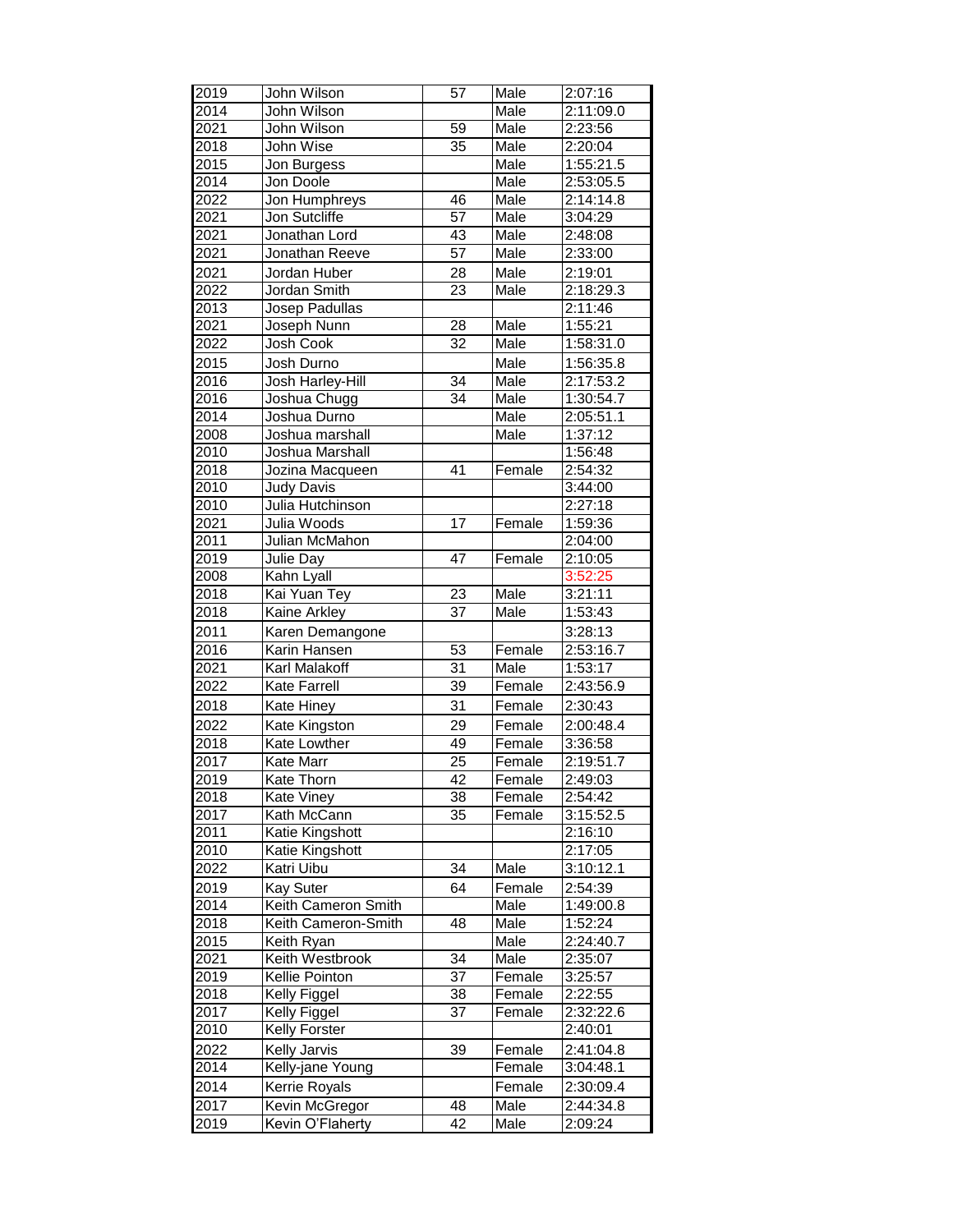| 2017         | Kevin O'Flaherty                 | 40              | Male   | 2:25:27.9            |
|--------------|----------------------------------|-----------------|--------|----------------------|
| 2011         | Kim Frankcomb                    |                 |        | 2:48:00              |
| 2008         | Kim Frankcombe                   |                 |        | 2:08:32              |
| 2015         | Kim Ladides                      |                 | Male   | 1:54:56.9            |
| 2017         | Kim Reader                       | 49              | Female | 2:52:38.6            |
| 2014         | Kim Wakefield                    |                 | Female | 2:40:31.6            |
| 2011         | Kirra Balmanno                   |                 |        | 2:28:45              |
| 2016         | Kirsten Baker                    | $\overline{44}$ | Female | 2:18:15.1            |
| 2021         | <b>Kirsten Baker</b>             | 48              | Female | 2:18:50              |
| 2014         | Klaas Hartmann                   |                 | Male   | 2:18:35.0            |
| 2008         | Kristen Bird                     |                 | Female | 1:47:26              |
| 2010         | Kristen Bird                     |                 |        | 2:03:47              |
| 2018         | Kristen Locke                    | 34              | Female | 2:54:42              |
| 2021         | Kristie Jennings                 | 35              | Female | 1:53:25              |
| 2018         | Kristie Jennings                 | 32              | Female | 1:56:21              |
| 2008         | <b>Kristin Raw</b>               |                 |        | 2:16:21              |
| 2019         | Kristin Raw                      | 36              | Male   | 3:05:17              |
| 2015         | Kristy Kearny                    |                 | Female | 3:07:38.4            |
| 2017         | <b>Kristy Mundy-Castle</b>       | 28              | Female | 2:32:34.5            |
| 2015         | <b>Kristy Mundy-Castle</b>       |                 | Female | 2:40:27.5            |
| 2017         | <b>Kristy Williams</b>           | 35              | Female | 3:00:04.4            |
| 2013         | Krys Czarnota-Bojarski           |                 |        | 1:59:04              |
| 2021         | <b>Kye Vincent</b>               | 41              | Male   | 2:36:13              |
| 2008         | Kylie Smith                      |                 |        | 2:16:56              |
| 2016         | Kym Child                        | $\overline{39}$ | Female | 2:27:36.3            |
| 2011         | Kyra Knighton                    |                 |        | 3:23:29              |
| 2013         | <b>Lachie Clark</b>              |                 |        | 2:25:34              |
| 2017         | Laura Clouston                   | 39              | Female | 2:50:06.6            |
| 2018         | Laura Edwards                    | $\overline{3}5$ | Female | 2:22:19              |
| 2014         | Laura Hepner                     |                 | Female | 2:34:58.0            |
| 2016         | Laura Prescott                   | 29              | Female | 1:42:00.0            |
| 2022         | Lauren Billings                  | $\overline{28}$ | Female | 2:20:43.5            |
| 2014         | Leeann Mennitz                   |                 | Female | 2:30:24.2            |
| 2016         | Leesa Bready                     | 42              | Female | 2:49:44.7            |
| 2015         | Leesa Breayd                     |                 | Female | 3:15:10.0            |
| 2016<br>2012 | Leida Williams<br>Leida Williams | 38              | Female | 2:26:57.4<br>2:28:28 |
|              |                                  |                 |        |                      |
| 2014<br>2008 | leida williams<br>Leigh Kemp     |                 | Female | 2:44:18.1<br>1:48:36 |
| 2010         | Leigh Kemp                       |                 |        | 2:10:40              |
| 2016         | Lesley Mason                     | 39              | Female | 3:45:57.7            |
| 2018         | Levi Presser                     | 38              | Male   | 3:09:02              |
| 2015         | Lewis Mitchelmore                |                 | Male   | 2:18:32.3            |
|              |                                  |                 |        |                      |
| 2014         | Lewis Mitchelmore                |                 | Male   | 2:22:55.8            |
| 2016         | Lewis Mitchelmore                | 49              | Male   | 2:24:35.4            |
| 2012         | Liam Correy                      |                 | Male   | 1:45:03              |
| 2022         | Liam Devlin                      | 23              | Male   | 2:05:55.6            |
| 2021         | Lincoln Quilliam                 | 39              | Male   | 1:48:49              |
| 2013         | Linda Carlin                     |                 |        | 3:37:16              |
| 2016         | Linda Drummond                   | 39              | Female | 3:19:58.5            |
| 2014         | Linda Moran                      |                 | Female | 2:42:07.5            |
| 2019         | Linda Moran                      | 49              | Female | 2:48:42              |
| 2016         | Lisa Cleary                      | 43              | Female | 2:53:50.6            |
| 2011         | Lisa Reardon                     |                 |        | 1:59:16              |
| 2021         | Liza-Lie Oliver                  | 31              | Female | 2:12:00              |
| 2017         | Lochlan Wilkinson- Reed          | 39              | Male   | 2:17:13.5            |
| 2018         | Lochlan Wilkinson-Reed           | 40              | Male   | 2:08:05              |
| 2021         | Lori Coulson                     | 29              | Female | 3:41:11              |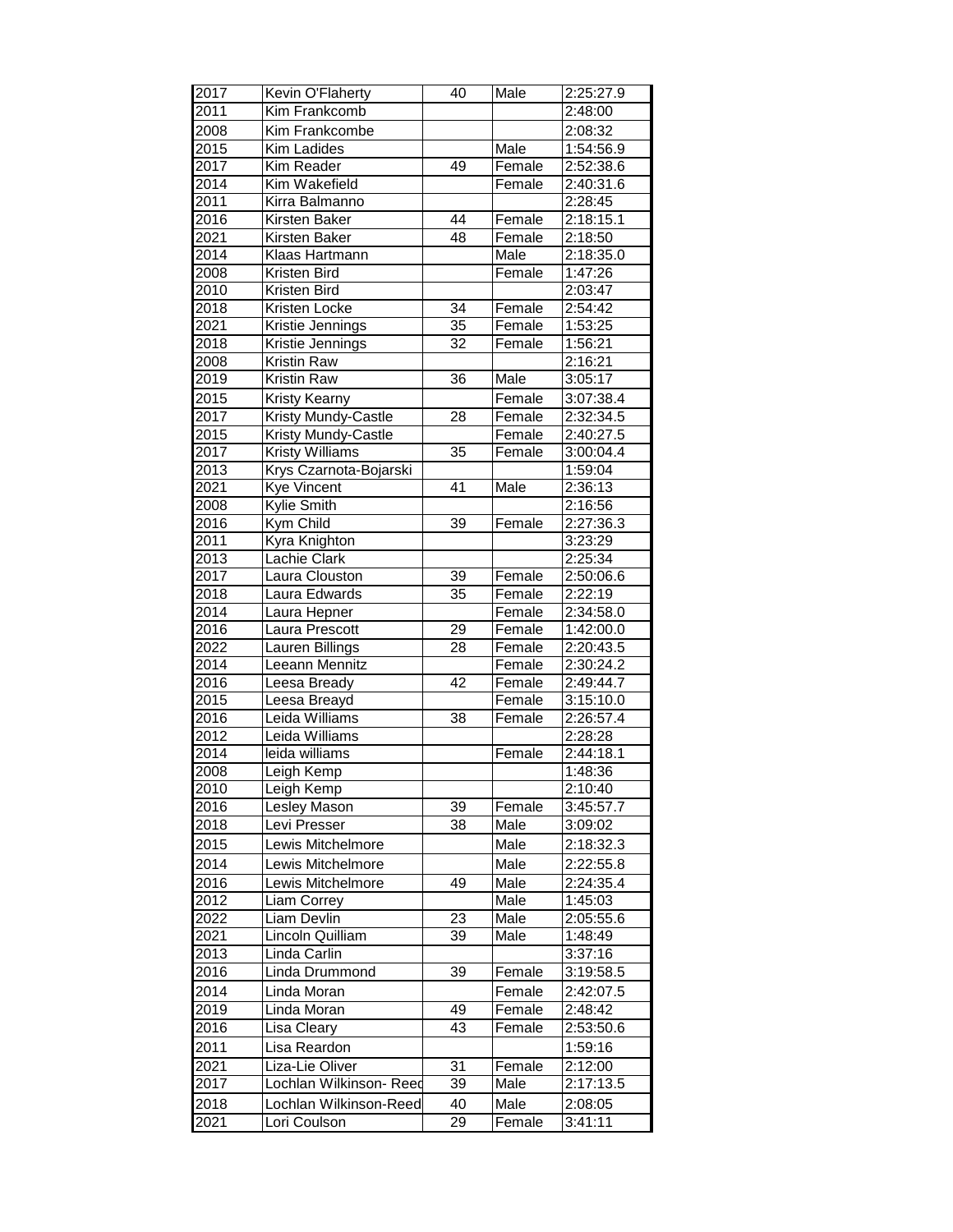| 2021              | Lucy MacDonald           | 29              | Female | 2:27:10                |
|-------------------|--------------------------|-----------------|--------|------------------------|
| 2014              | Luka Grey                |                 | Male   | 2:27:50.6              |
| $20\overline{22}$ | <b>Luke Burns</b>        | $\overline{32}$ | Male   | 2:08:16.7              |
| 2014              | Luke Rapley              |                 | Male   | 1:45:22.1              |
| 2019              | Lydia Birch              | $\overline{25}$ | Female | 2:51:15                |
| 2015              | Lynette Litster          |                 | Female | 2:59:20.0              |
| 2008              | Lynette Reid             |                 |        | 2:16:40                |
| 2018              | <b>Madeline Cook</b>     | $\overline{30}$ | Female | 2:33:34                |
| 2021              | <b>Madeline Cook</b>     | $\overline{33}$ | Female | 2:50:12                |
| $\frac{2019}{ }$  | Maggie Lennox            | $\overline{27}$ | Female | 1:46:36                |
| 2017              | Maggie Lennox            | $\overline{24}$ | Female | 1:48:24.5              |
| 2011              | Mandy Giblin             |                 |        | 2:05:01                |
| 2017              | Mandy Giblin             | 42              | Female | 2:27:58.6              |
| 2014              | Marc Gates               |                 | Male   | 1:38:41.6              |
| 2016              | Marc Gates               | $\overline{24}$ | Male   | 1:40:16.2              |
| 2015              | Marc Gates               |                 | Male   | 2:10:43.7              |
| 2022              | Marc Iseli               | $\overline{34}$ | Male   | 1:29:16.8              |
| 2021              | Marcus Cugino            | $\overline{41}$ | Male   | 1:56:39                |
| 2019              | Marcus Cugino            | $\overline{39}$ | Male   | 2:03:56                |
| 2018              | <b>Marcus Cugino</b>     | 38              | Male   | 2:05:46                |
| 2022              | Margaret Thompson        | 45              | Female | 3:14:44.8              |
| $\frac{2018}{ }$  | Margaret Thompson        | 41              | Female | 3:16:29                |
| 2016              | <b>Margaret Thompson</b> | 40              | Female | 3:17:23.8              |
| 2017              | Margaret Thompson        | 40              | Female | 3:21:00.6              |
| 2017              | Marie Heitz              | 52              | Female | 2:18:48.7              |
| 2014              | Marika Pietrus           |                 | Female | 2:51:58.6              |
| 2019              | <b>Marion Badcock</b>    | $\overline{58}$ | Female | 5:44:12                |
| 2014              | Mark Dawson              |                 | Male   | 1:52:22.3              |
| 2019              | Mark Austin              | 39              | Male   | 2:37:15                |
| 2014              | Mark Blake               |                 | Male   | $3:02:40.\overline{1}$ |
| 2016              | Mark Dixon               | $\overline{57}$ | Male   | 3:12:38.6              |
| 2019              | <b>Mark Gillow</b>       | 40              | Male   | 2:09:56                |
| 2017              | <b>Mark Gillow</b>       | $\overline{38}$ | Male   | 2:10:43.3              |
| 2019              | Mark Hepburn             | 43              | Male   | 2:13:33                |
| 2015              | Mark Hepburn             |                 | Male   | 2:25:54.3              |
| 2014              | Mark Hepburn             |                 | Male   | $3:04:\overline{49.8}$ |
| 2015              | Mark Hynes               |                 | Male   | 2:23:58.0              |
| 2015              | Marlene Davey            |                 | Female | 2:14:45.4              |
| 2011              | <b>Marnie Peebles</b>    |                 |        | 3:28:14                |
| 2013              | Martha Robson            |                 |        | 3:23:32                |
| 2018              | Martha Wells             | 32              | Female | 2:51:10                |
| 2015              | Martin Bohata            |                 | Male   | 2:20:26.4              |
| 2016              | Martin Bohata            | 40              | Male   | 2:30:16.6              |
| 2014              | Martin Bohata            |                 | Male   | 2:32:22.4              |
| 2022              | <b>Marty Goss</b>        | 36              | Male   | 2:25:10.3              |
| 2015              | Mat Dillon               |                 | Male   | 1:54:48.9              |
| 2021              | Mathew Derrick           | 43              | Male   | 2:23:24                |
| 2013              | <b>Mathew Nicholls</b>   |                 |        | 2:19:09                |
| 2015              | <b>Mathew Parnell</b>    |                 | Male   | 3:05:26.0              |
| 2016              | <b>Mathew Parnell</b>    | $\overline{32}$ | Male   | 3:09:40.2              |
| 2013              | <b>Mathew Parnell</b>    |                 |        | 3:34:29                |
| 2008              | <b>Matt Dalziel</b>      |                 | Male   | 1:29:10                |
| 2017              | <b>Matt Davis</b>        | 38              | Male   | 2:15:37.0              |
| 2013              | <b>Matt Groves</b>       |                 | Male   | 1:40:28                |
| 2014              | Matt Meffan              |                 | Male   | 2:09:25.5              |
| 2008              | Matt Newman              |                 |        | 2:13:55                |
| 2021              | <b>Matt Pearce</b>       | 43              | Male   | 2:03:12                |
| 2015              | Matt Robbie              |                 | Male   | 1:36:53.9              |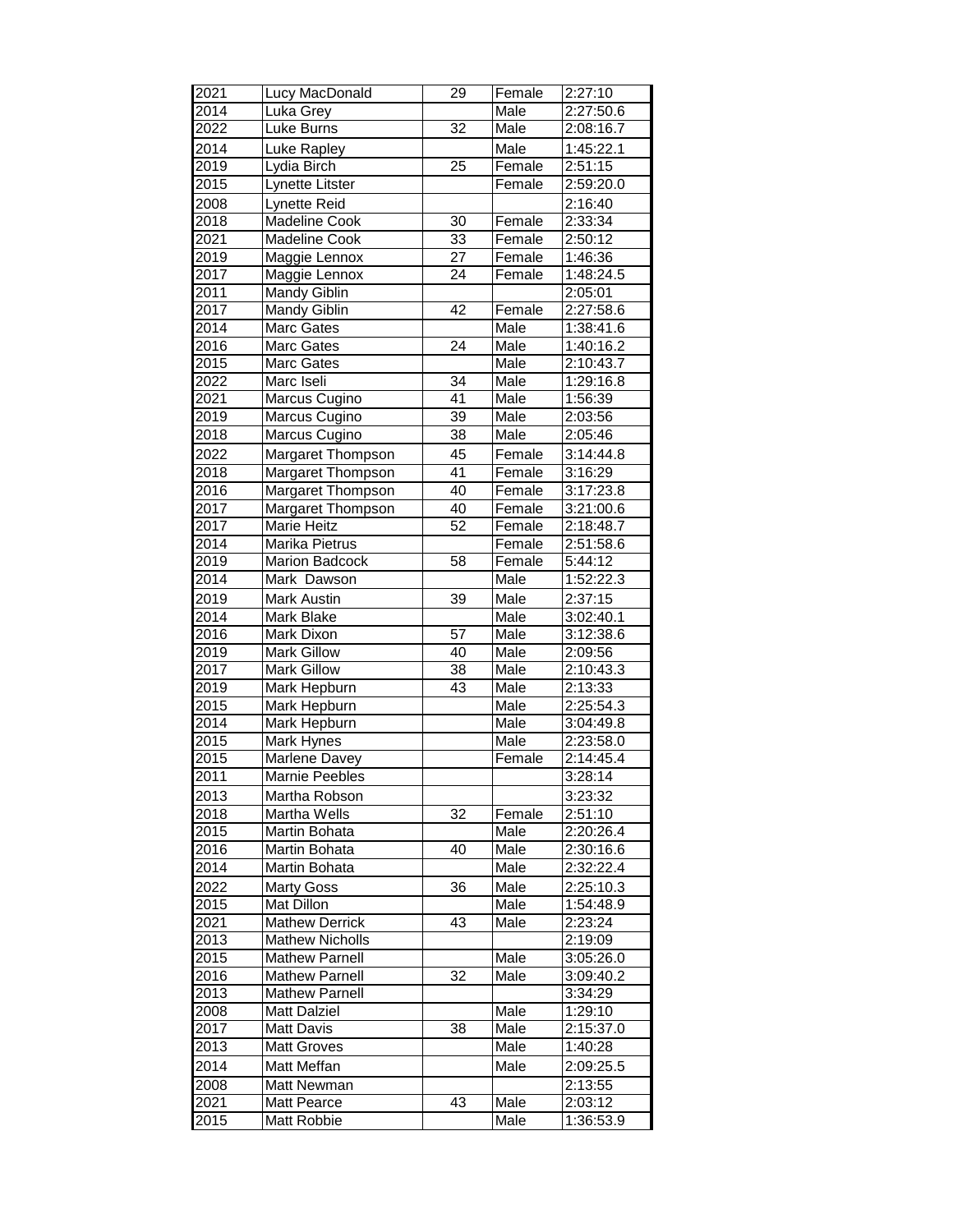| 2012 | <b>Matt Thomas</b>      |                 |        | 2:40:17   |
|------|-------------------------|-----------------|--------|-----------|
| 2018 | <b>Matt Wilkie</b>      | 29              | Male   | 2:25:15   |
| 2018 | Matthew Cunningham      | 29              | Male   | 1:52:27   |
| 2011 | <b>Matthew Groves</b>   |                 |        | 1:52:28   |
| 2022 | Matthew Howard          | $\overline{25}$ | Male   | 2:09:46.0 |
| 2017 | <b>Matthew Leary</b>    | 41              | Male   | 2:23:49.7 |
| 2015 | <b>Matthew Lucas</b>    |                 | Male   | 2:59:41.0 |
| 2016 | <b>Matthew Prenter</b>  | 49              | Male   | 2:14:06.3 |
| 2019 | Matthew Roadnight       | $\overline{53}$ | Male   | 2:23:13   |
| 2017 | Matthew Roadnight       | $\overline{51}$ | Male   | 2:49:19.1 |
| 2016 | <b>Matthew Simmons</b>  | 35              | Male   | 2:06:32.3 |
| 2015 | Matthew Wardell         |                 | Male   | 2:06:08.2 |
| 2014 | Matthew Wheatley        |                 | Male   | 3:09:00.3 |
| 2010 | <b>Matthew Whiting</b>  |                 |        | 2:29:05   |
| 2015 | <b>Matthew Will</b>     |                 | Male   | 2:07:59.9 |
| 2014 | <b>Matthew Will</b>     |                 | Male   | 2:08:59.6 |
| 2017 | Max Bichsel             | 62              | Male   | 2:18:54.5 |
| 2014 | Meagan Dunn             |                 | Female | 2:34:48.7 |
| 2013 | Meg Connolly            |                 |        | 2:10:58   |
| 2022 | Meg Culhane             | 47              | Female | 2:52:32.2 |
| 2016 | Meghan Barber           | 30              | Female | 3:45:09.2 |
| 2016 | Melissa Clark           | 27              | Female | 2:00:00.6 |
| 2010 | Melissa Curry           |                 |        | 2:21:29   |
| 2017 | Melody Thompson         | 38              | Female | 2:55:15.9 |
| 2015 | <b>Meredith Nash</b>    |                 | Female | 2:56:13.2 |
| 2017 | Meredith Nash           | 36              | Female | 2:56:29.0 |
| 2016 | Meredith Nash           | $\overline{35}$ | Female | 3:03:04.4 |
| 2012 | Meredith Nash           |                 |        | 3:32:04   |
| 2021 | Meredith Wilson         | 49              | Female | 2:54:26   |
| 2021 | Meriem Daoui            | 22              | Female | 1:51:03   |
| 2014 | Mettina Barrington      |                 | Female | 2:21:03.3 |
| 2018 | <b>Michael Bentley</b>  | 62              | Male   | 2:32:47   |
| 2019 | Michael Bentley         | 63              | Male   | 2:43:16   |
| 2021 | Michael Boult           | 22              | Male   | 2:17:43   |
| 2014 | <b>Michael Davis</b>    |                 | Male   | 2:07:33.2 |
| 2016 | Michael Ince            | 51              | Male   | 2:54:23.8 |
| 2021 | Michael Linden          | 42              | Male   | 2:19:06   |
| 2010 | Michael McIntyre        |                 |        | 1:53:41   |
| 2011 | Michael Meredith        |                 |        | 1:50:00   |
| 2015 | Michael Meredith        |                 | Male   | 2:00:36.0 |
| 2015 | Michael Rogan           |                 | Male   | 1:49:55.2 |
| 2014 | Michael Rogan           |                 | Male   | 1:51:46.8 |
| 2010 | Michael Thompson        |                 |        | 1:57:58   |
| 2011 | Michael Thompson        |                 |        | 2:02:20   |
| 2017 | Michaela Venn           | 34              | Female | 2:29:33.8 |
| 2016 | <b>Michele Kline</b>    | 51              | Female | 2:59:35.9 |
| 2014 | Michelle Woods          |                 | Female | 2:33:35.6 |
| 2016 | Michelle Jones          | 29              | Female | 3:03:45.4 |
| 2021 | Michelle Singer         | 40              | Female | 2:34:46   |
| 2016 | Michelle Woods          | 50              | Female | 2:38:45.6 |
| 2017 | Mick Apanah             | 35              | Male   | 2:09:31.2 |
| 2014 | Mike Annear             |                 | Male   | 2:18:11.2 |
| 2019 | Mitch Wilson            | 33              | Male   | 1:56:01   |
| 2013 | Mog Nicholas            |                 | Male   | 1:41:51   |
| 2018 | Molly Windfeld-Petersen | 24              | Female | 2:44:23   |
| 2017 | Moses Bassett           | 26              | Male   | 2:13:51.7 |
| 2018 | Natasha Cloak           | 31              | Female | 3:00:46   |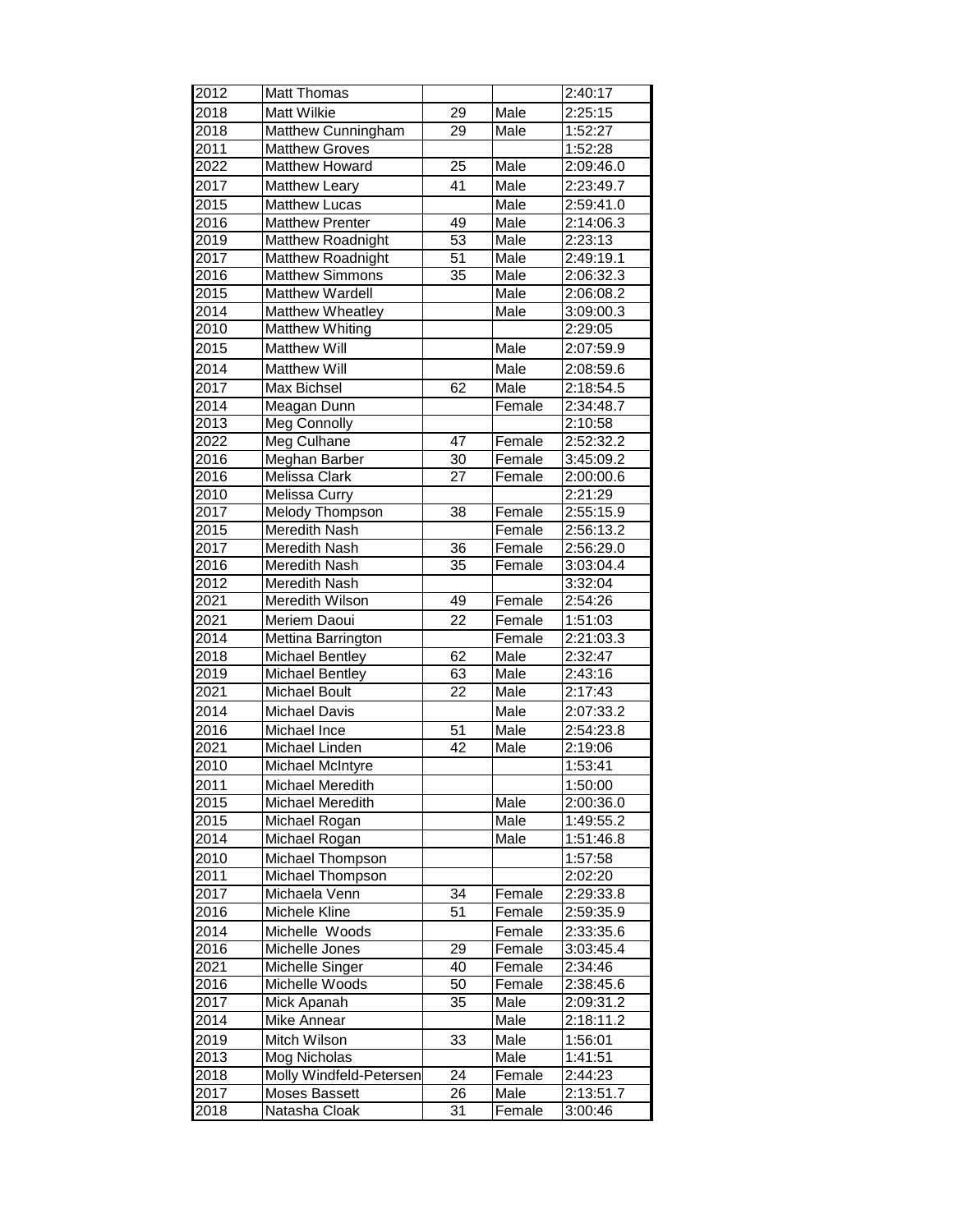| 2018              | Natasha Woods                | 45              | Female | 2:31:14   |
|-------------------|------------------------------|-----------------|--------|-----------|
| 2012              | Nathan Haas                  |                 |        | 2:25:33   |
| 2015              | Nathaniel Jackson            |                 | Male   | 1:50:30.5 |
| 2014              | <b>Neil Fuller</b>           |                 | Male   | 1:52:55.0 |
| 2015              | <b>Neil Fuller</b>           |                 | Male   | 1:57:32.7 |
| 2013              | <b>Neil Fuller</b>           |                 |        | 2:17:45   |
| 2015              | Nerida Warburg               |                 | Female | 2:06:32.1 |
| 2019              | Neville Sweetman             | 59              | Male   | 3:42:44   |
| 2021              | Nic Pittman                  | 26              | Male   | 2:00:42   |
| 2017              | Nicholas Beams               | $\overline{26}$ | Male   | 3:04:01.7 |
| 2018              | Nicholas Campbell            | $\overline{31}$ | Male   | 2:35:27   |
| 2017              | Nicholas Damen               | 34              | Male   | 1:44:33.0 |
| 2016              | Nicholas Damen               | $\overline{34}$ | Male   | 1:57:17.6 |
| 2015              | Nick Legg                    |                 | Male   | 2:08:26.3 |
| $20\overline{13}$ | Nick Merse                   |                 |        | 2:24:07   |
| 2013              | Nick Roden                   |                 |        | 2:07:34   |
| 2015              | <b>Nick Vincour</b>          |                 | Male   | 1:48:35.7 |
| 2015              | Nicky Bransden               |                 | Female | 3:00:44.1 |
| 2010              | <b>Nicolas Davy</b>          |                 |        | 1:51:43   |
| 2018              | <b>Nigel Baptist</b>         | 36              | Male   | 2:15:47   |
| 2016              | <b>Nigel Blundell</b>        | $\overline{36}$ | Male   | 1:56:34.7 |
| 2017              | Nigel Blundell               | 27              | Male   | 2:09:14.0 |
| 2010              | <b>Nigel Davies</b>          |                 |        | 2:20:04   |
| 2022              | Nika Bennett                 | 34              | Female | 2:35:44.6 |
| 2018              | Nika Bennett                 | 30              | Female | 2:44:22   |
| 2019              | Nika Bennett                 | $\overline{31}$ | Female | 2:47:49   |
| 2014              | Nikki Mackintosh             |                 | Female | 2:09:57.1 |
| 2015              | Nikki Mackintosh             |                 | Female | 2:10:16.8 |
| 2019              | Nilaan Blacker               | 27              | Male   | 2:27:00   |
| 2017              | Noella Buchanan              | 54              | Female | 2:55:47.2 |
| 2011              | Noella Buchanon              |                 |        | 3:03:51   |
| 2017              | <b>Oliver Mundy-Castle</b>   | 30              | Male   | 1:59:12.8 |
| $\frac{2015}{ }$  | <b>Oliver Mundy-Castle</b>   |                 | Male   | 2:02:06.4 |
| 2022              | <b>Oliver Strutt</b>         | 38              | Male   | 2:00:18.5 |
| 2018              | Olivia Maynard               | 29              | Female | 2:12:37   |
| 2018              | Owen Williams                | $\overline{29}$ | Male   | 2:12:37   |
| 2013              | <b>Patric Roberts</b>        |                 |        | 2:08:11   |
| 2010              | <b>Patrick Watts</b>         |                 |        | 2:20:12   |
| 2015              | Paul Dutton                  |                 | Male   | 2:36:32.6 |
| 2022              | Paul Farrow                  | 49              | Male   | 2:17:14.7 |
| 2019              | Paul Farrow                  | 46              | Male   | 2:13:16   |
| 2012              | Paul Johnson                 |                 |        | 2:14:20   |
| 2016              | Paul Luttrell                | 26              | Male   | 2:03:39.7 |
| 2015              | Paul Luttrell                |                 | Male   | 2:16:29.9 |
|                   |                              |                 |        |           |
| 2010              | Paul Riseley<br>Paul Riseley |                 |        | 1:53:59   |
| 2011              |                              |                 |        | 2:05:37   |
| 2015              | Paul Smith                   |                 | Male   | 1:55:09.0 |
| 2015              | Paul Woodcock                |                 | Male   | 2:04:04.8 |
| 2010              | Paula Gorringe               |                 |        | 2:25:02   |
| 2012              | Paula Race                   |                 |        | 2:31:10   |
| 2021              | Pauline Cook                 | 45              | Female | 2:40:14   |
| 2016              | Pauline Cox                  | 60              | Female | 3:07:57.2 |
| 2015              | Paulo De Souza               |                 | Male   | 2:48:25.3 |
| 2016              | Penelope Clark               | 38              | Female | 2:30:11.1 |
| 2015              | Penelope Clark               |                 | Female | 2:32:51.7 |
| 2012              | Peta Leach                   |                 |        | 2:35:46   |
| $201\overline{4}$ | Peta Saltmarsh               |                 | Female | 2:44:36.0 |
| 2021              | Peta-Jane Buchanan           | 43              | Female | 2:20:19   |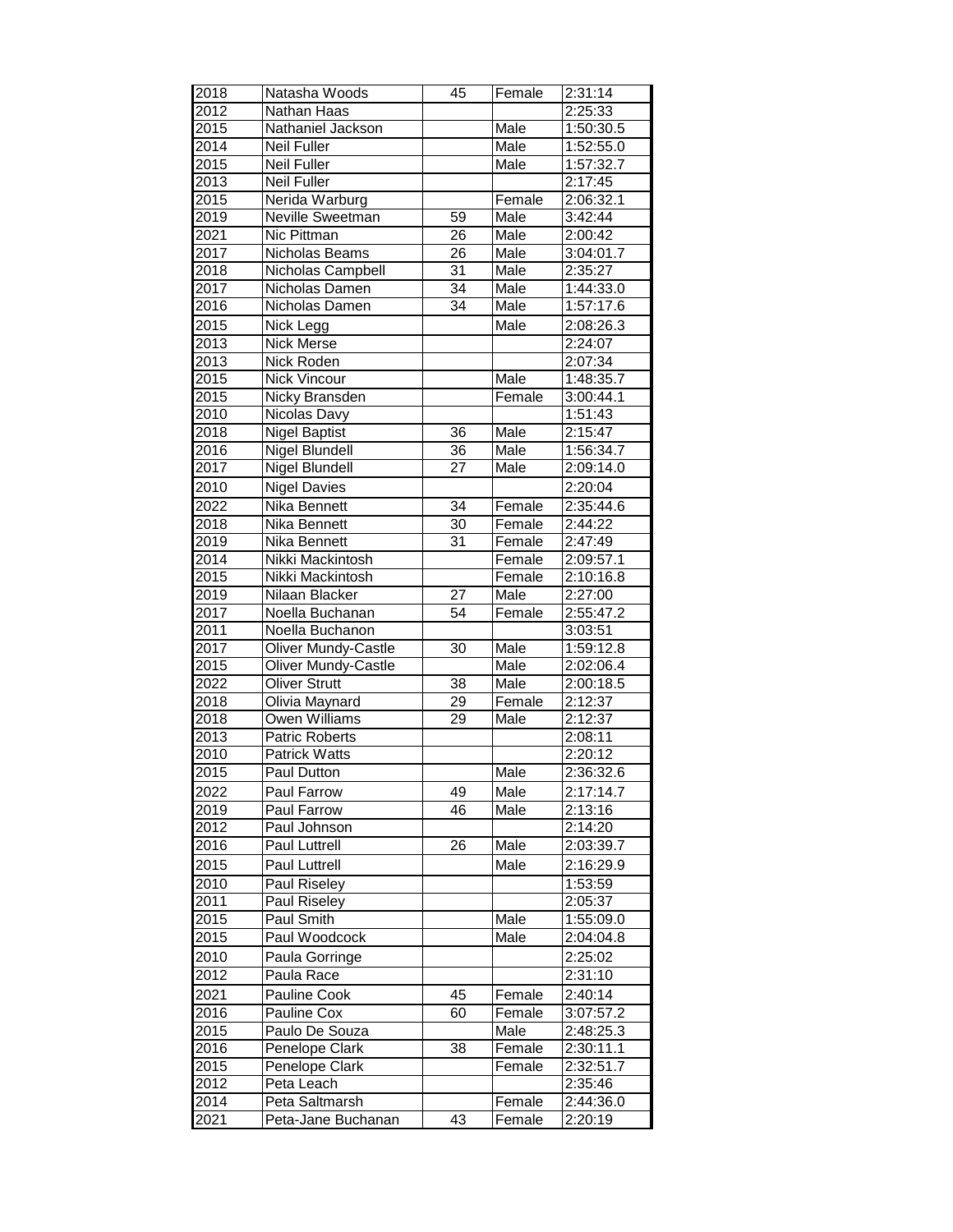| 2022         | Pete Gibson                                    | 33              | Male         | 2:19:29.4              |
|--------------|------------------------------------------------|-----------------|--------------|------------------------|
| 2015         | Pete Milner                                    |                 | Male         | 1:45:26.3              |
| 2014         | Pete Wierenga                                  |                 | Male         | 2:20:08.0              |
| 2017         | Pete Wierenga                                  | 45              | Male         | 2:23:59.1              |
| 2014         | Peter Lyons                                    |                 | Male         | 1:57:44.3              |
| 2015         | Peter Adams                                    |                 | Male         | 2:19:36.2              |
| 2016         | Peter Barber                                   | $\overline{36}$ | Male         | 2:23:55.0              |
| 2017         | Peter Dunbavan                                 | 53              | Male         | 2:31:48.5              |
| 2014         | Peter Green                                    |                 | Male         | 4:20:27.5              |
| 2021         | Peter Johnson                                  | 51              | Male         | 1:41:26                |
| 2016         | Peter Johnson                                  | 47              | Male         | 1:46:32.0              |
| 2015         | Peter Lyons                                    |                 | Male         | 1:47:00.8              |
| 2016         | Peter Middleton                                | 33              | Male         | 2:12:38.9              |
| 2021         | Peter Middleton                                | $\overline{38}$ | Male         | 2:14:44                |
| 2014         | Peter Taylor                                   |                 | Male         | 1:51:51.8              |
| 2010         | Peter Thompson                                 |                 |              | 2:29:02                |
| 2011         | Peter Thompson                                 |                 |              | 2:38:38                |
| 2014         |                                                |                 |              |                        |
|              | Peter Wheatley                                 |                 | Male         | 3:09:00.3              |
| 2019         | Peter Wheatley                                 | 62              | Male         | 3:20:28                |
| 2016         | Peter White                                    | 36              | Male         | 2:37:11.4              |
| 2015         | <b>Phil Brew</b>                               |                 | Male         | 1:43:59.0              |
| 2017         | <b>Phil Brew</b>                               | 46              | Male         | 1:44:13.1              |
| 2014         | Phil Cook                                      |                 | Male         | 1:47:10.1              |
| 2014         | Phil Murrell                                   |                 | Male         | 2:17:56.6              |
| 2010         | <b>Phil Sargent</b>                            |                 |              | 2:00:19                |
| 2022         | Phil Vanderwal                                 | 38              | Male         | 2:19:08.4              |
| 2022         | <b>Phillip Cook</b>                            | $\overline{51}$ | Male         | 1:52:34.6              |
| 2013         | <b>Phillip Tuck</b>                            |                 |              | 2:11:45                |
| 2017         | Phoebe Menzie                                  | $\overline{27}$ | Female       | 2:53:46.4              |
| 2019         | Rach Taylor                                    | 46              | Female       | 3:23:55                |
| 2022         | Rachel Howie                                   | 32              | Female       | 2:43:11.8              |
| 2014         | Rafaela Ferreira                               |                 | Female       | 2:54:20.5              |
| 2019         | Raul Cox                                       | 44              | Male         | 2:48:07                |
| 2014         | Ray Carter                                     |                 | Male         | 2:31:18.6              |
| 2016         | Ray Siauw                                      | $\overline{38}$ | Male         | 2:05:12.0              |
| 2022         | Raylene Garwood                                | 49              | Female       | 4:39:37.6              |
| 2022         | Rebecca Bradfield                              | $\overline{51}$ | Female       | 2:30:07.9              |
| 2015         | Rebecca Burns                                  |                 | Female       | 2:02:01.9              |
| 2015         | Rebecca De Groot                               |                 | Female       | 2:15:31.4              |
| 2017         | Rebecca De Groot                               | 39              | Female       | 2:18:32.9              |
| 2018         | Rebecca Dudgeon                                | $\overline{28}$ | Female       | 3:02:50                |
| 2017         | Rebecca Flanagan                               | 38              | Female       | 3:02:21.4              |
| 2015         | Renee Trengove                                 |                 | Female       | 2:47:26.7              |
| 2016         | Renee Trengove                                 | 40              | Female       | 3:04:10.0              |
| 2016         | Reuben Case                                    | 22              | Male         | 1:29:57.9              |
| 2017         | Reuben Case                                    | 23              | Male         | 1:32:45.4              |
| 2015         | Reuben Case                                    |                 | Male         | 1:32:47.7              |
| 2012         | <b>Richard Correy</b>                          |                 |              | 2:17:28                |
| 2010         | <b>Richard Eccleston</b>                       | 44              |              | 2:02:44                |
| 2016<br>2015 | <b>Richard Eccleston</b>                       |                 | Male<br>Male | 2:16:29.6<br>2:16:33.5 |
|              | <b>Richard Eccleston</b>                       |                 |              |                        |
| 2013<br>2022 | <b>Richard Gardner</b>                         | 72              | Male         | 2:12:06<br>2:50:33.2   |
|              | <b>Richard Pickup</b>                          |                 | Male         |                        |
| 2015<br>2016 | <b>Richard Pickup</b>                          | 67              | Male         | 2:12:33.0              |
| 2017         | <b>Richard Pickup</b><br><b>Richard Pickup</b> | 67              | Male         | 2:18:43.6<br>2:29:18.1 |
|              |                                                |                 |              |                        |
| 2021         | <b>Richard Pickup</b>                          | 71              | Male         | 2:41:17                |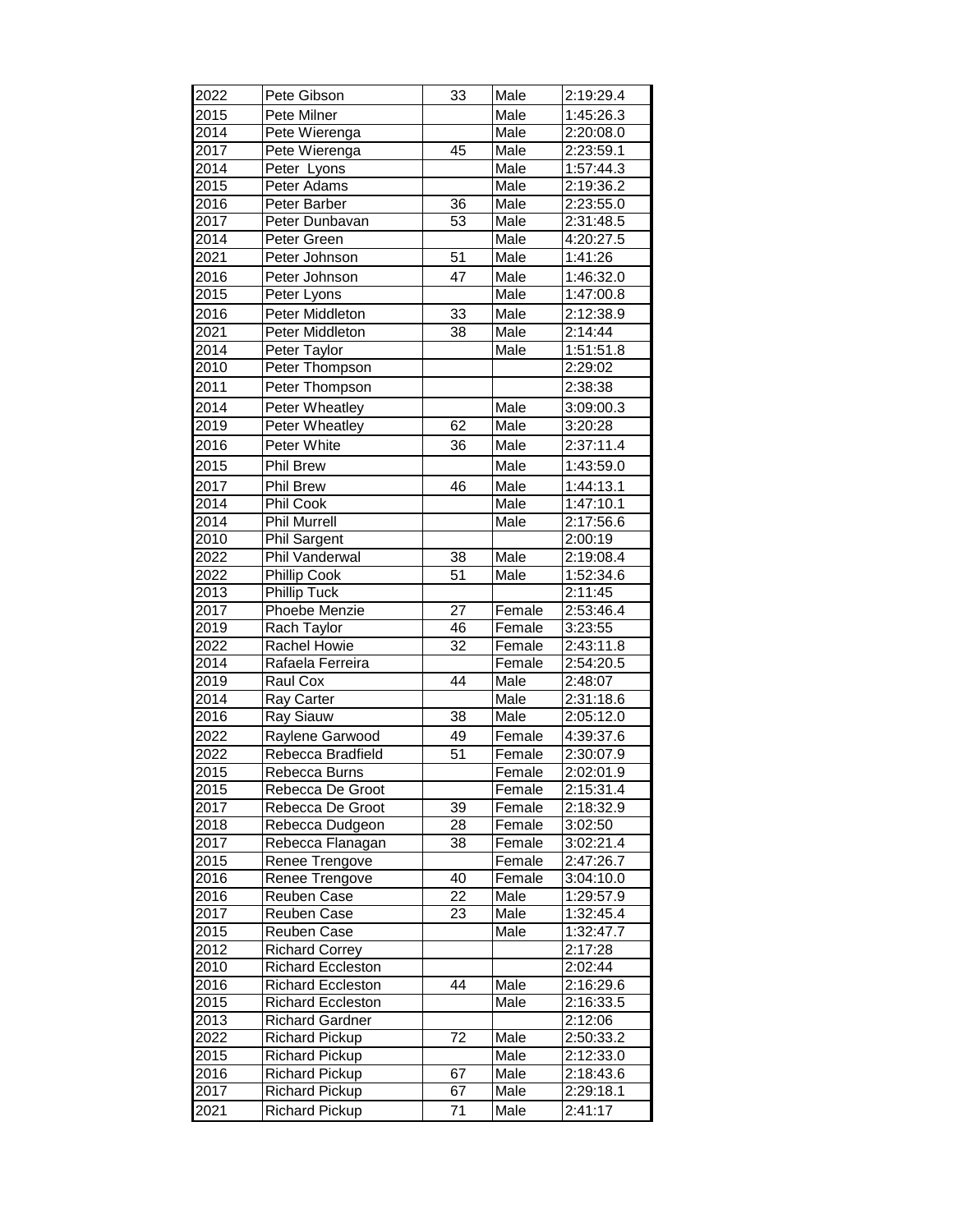| 2013 | <b>Richard Pohl</b>       |                 |        | 2:05:08   |
|------|---------------------------|-----------------|--------|-----------|
| 2008 | <b>Richard Roffe</b>      |                 | Male   | 1:47:33   |
| 2011 | <b>Richard Roffe</b>      |                 |        | 2:18:17   |
| 2014 | <b>Richard Wood-Baker</b> |                 | Male   | 2:10:55.8 |
| 2016 | <b>Richard Wood-Baker</b> | $\overline{58}$ | Male   | 2:15:54.0 |
| 2018 | <b>Rick Rogers</b>        | 33              | Male   | 2:18:18   |
| 2017 | <b>Rick Rogers</b>        | $\overline{32}$ | Male   | 2:22:30.3 |
| 2019 | <b>Rob Bohmer</b>         | 56              | Male   | 2:49:11   |
| 2017 | Rob Bohmer                | 54              | Male   | 2:52:13.8 |
| 2008 | Rob Gourlay               |                 |        | 3:33:19   |
| 2012 | Rob Osler                 |                 |        | 1:54:21   |
| 2012 | Rob van Polanen           |                 |        | 2:06:12   |
| 2015 | Rob Youl                  |                 | Male   | 1:56:46.5 |
| 2019 | Robbie Hunt               | 23              | Male   | 1:28:42   |
| 2021 | Robbie Hunt               | 25              | Male   | 1:34:06   |
| 2015 | <b>Robert Child</b>       |                 | Male   | 1:54:39.0 |
| 2014 | <b>Robert Child</b>       |                 | Male   | 1:56:51.5 |
| 2018 | Robert Loh                | 24              | Male   | 3:21:10   |
| 2022 | Robert Ravani             | 42              | Male   | 2:03:18.7 |
| 2021 | Robert Ravani             | 41              | Male   | 2:10:13   |
| 2016 | <b>Robert Youl</b>        | 47              | Male   | 2:05:43.7 |
| 2011 | Robin Fieldhouse          |                 |        | 2:37:09   |
| 2010 | Robin Fieldhouse          |                 |        | 2:41:36   |
| 2011 | <b>Robin Harris</b>       |                 |        | 1:49:32   |
| 2021 | Robyn Allchin             | 26              | Female | 3:04:19   |
| 2016 | Rod Malcomson             | 42              | Male   | 2:29:23.4 |
| 2017 | Rod Mason                 | 48              | Male   | 2:18:32.7 |
| 2013 | <b>Rod Wilkes</b>         |                 |        | 4:10:00   |
| 2012 | Roger Latham              |                 |        | 2:04:11   |
| 2015 | Roger Latham              |                 | Male   | 2:07:04.6 |
| 2013 | Roger latham              |                 |        | 2:13:27   |
| 2011 | Rose Donnelly             |                 |        | 3:24:12   |
| 2012 | Rose Tasker               |                 |        | 3:19:29   |
| 2018 | <b>Rosemary Nicholl</b>   | 25              | Female | 2:29:55   |
| 2016 | Rosie Clark               | $\overline{27}$ | Female | 2:59:28.2 |
| 2021 | Rosie Gude                | 44              | Female | 3:20:24   |
| 2016 | Rosie Nicholl             | 23              | Female | 2:30:08.8 |
| 2008 | Ross McIvor               |                 | Male   | 1:40:17   |
| 2018 | Rowena Fry                | 35              | Female | 2:15:20   |
| 2021 | Ruaraidh Wilson           | 40              | Male   | 2:11:27   |
| 2022 | Ruben Thompson            | 15              | Male   | 2:08:28.1 |
| 2019 | Ruby Greig-Hurtig         | 23              | Female | 2:05:06   |
| 2014 | <b>Russell James</b>      |                 | Male   | 3:07:02.0 |
| 2016 | Russell Venn              | 39              | Male   | 1:56:41.1 |
| 2018 | Russell Venn              | 40              | Male   | 1:57:58   |
| 2015 | Ruth Eriksen              |                 | Female | 3:29:29.0 |
| 2010 | Ruth Hutchinson           |                 |        | 2:08:40   |
| 2011 | Ruth Hutchinson           |                 |        | 2:09:48   |
| 2022 | Ruth Whitaker             | 42              | Female | 2:11:56.1 |
| 2015 | Ruth Whitaker             |                 | Male   | 2:19:35.2 |
| 2016 | Sally Broadribb           | 40              | Female | 2:35:50.8 |
| 2015 | Sally Hill                |                 | Female | 3:33:55.3 |
| 2019 | Sally Morgan              | 56              | Female | 3:22:08   |
| 2016 | Sam Bradley               | 43              | Male   | 2:48:07.1 |
| 2017 | Sam Bradley               | 43              | Male   | 2:54:56.8 |
| 2019 | Sam Brodribb              | 33              | Male   | 2:26:48   |
| 2021 | Sam Button                | $\overline{34}$ | Male   | 1:47:30   |
| 2014 | Sam Duncan                |                 | Male   | 1:59:44.2 |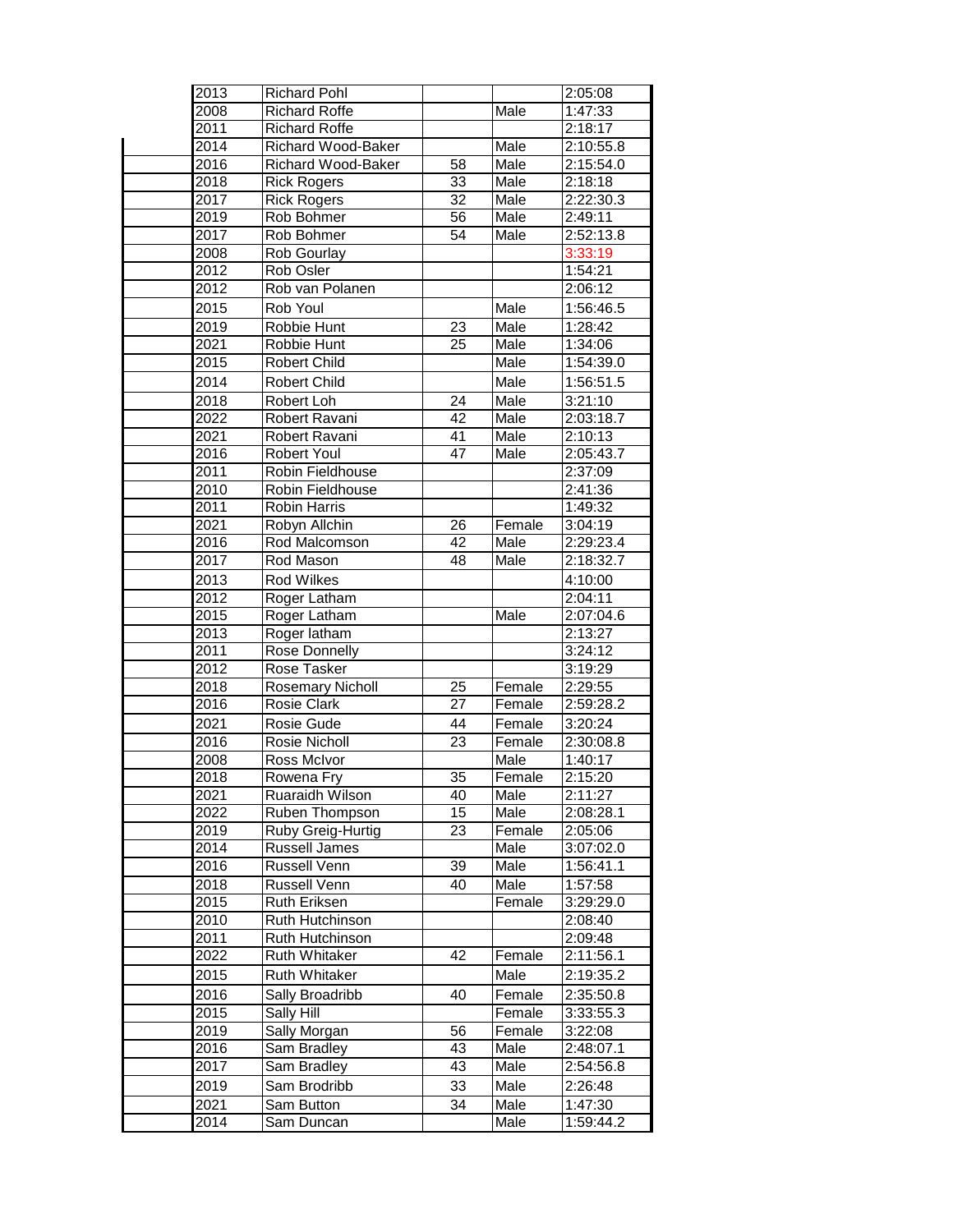| 2015 | Sam Duncan             |                 | Male   | 1:59:58.3 |
|------|------------------------|-----------------|--------|-----------|
| 2017 | Sam Fahey              | 21              | Male   | 2:18:37.6 |
| 2022 | Sam Jarvis             | 36              | Male   | 2:41:04.8 |
| 2017 | Sam Wierenga           | 41              | Female | 2:44:12.2 |
| 2014 | Sam Wierenga           |                 | Female | 2:46:23.3 |
| 2022 | Samantha Climie        | 24              | Female | 2:00:36.9 |
| 2018 | Samantha Kerr-Smiley   | 41              | Female | 2:43:17   |
| 2017 | Samantha Kerr-Smiley   | 40              | Female | 2:56:56.8 |
| 2018 | Samuel Lie             | $\overline{22}$ | Male   | 2:31:03   |
| 2021 | Samuel Webb            | $\overline{32}$ | Male   | 1:56:24   |
| 2016 | Sarah Brown            | $\overline{39}$ | Female | 2:14:36.3 |
| 2008 | Sarah Edwards          |                 |        | 3:33:19   |
| 2016 | Sarah Finearty         | 28              | Female | 2:16:00.2 |
| 2013 | Sarah Fogarty          |                 |        | 3:12:45   |
| 2019 | Sarah Grey             | 36              | Female | 2:56:21   |
| 2014 | Sarah Hendrie          |                 | Female | 2:50:18.0 |
| 2021 | Sarah Hughes           | 53              | Female | 3:25:16   |
| 2017 | Sarah Jane Benson      | 47              | Female | 2:41:25.9 |
| 2022 | Sarah Lovick           | 37              | Female | 2:47:07.7 |
| 2014 | Sarah Reeve            |                 | Female | 2:52:51.1 |
| 2014 | Scott Hardie           |                 | Male   | 2:05:45.6 |
| 2008 | <b>Scott Haslock</b>   |                 |        | 2:29:41   |
| 2018 | <b>Scott Haslock</b>   | 44              | Male   | 2:35:12   |
| 2010 | Scott Heron            |                 |        | 3:01:27   |
| 2015 | <b>Scott Mattern</b>   |                 | Male   | 2:04:27.6 |
| 2018 | Scott Mckeown          | 40              | Male   | 2:24:17   |
| 2014 | <b>Scott Plummer</b>   |                 | Male   | 1:46:37.1 |
| 2013 | <b>Scott Rogers</b>    |                 |        | 1:51:25   |
| 2008 | Sean Clauson           |                 | Male   | 1:34:03   |
| 2014 | Sean Mennitz           |                 | Male   | 1:52:45.1 |
| 2016 | <b>Shandell Elmer</b>  | 49              | Female | 3:16:19.9 |
| 2013 | Shane Clark            |                 |        | 1:54:43   |
| 2015 | Shane Etherington      |                 | Male   | 2:41:29.4 |
| 2015 | Shane Hanson           |                 | Male   | 2:39:53.6 |
| 2017 | Shane Hanson           | 51              | Male   | 2:40:32.2 |
| 2019 | Shane Hanson           | 54              | Male   | 2:52:21   |
| 2018 | Shane Hanson           | 53              | Male   | 2:53:22   |
| 2016 | Shane Miller           | 43              | Male   | 2:23:35.6 |
| 2008 | <b>Sharon Campbell</b> |                 |        | 2:45:03   |
| 2015 | <b>Sharon Campbell</b> |                 | Female | 3:25:27.1 |
| 2015 | Sharon Westbury        |                 | Female | 2:35:52.6 |
| 2015 | Sharon Wilson          |                 | Female | 3:30:17.4 |
| 2011 | Sharron Willing        |                 |        | 3:01:00   |
| 2021 | Shaun Batten           | 44              | Male   | 1:59:21   |
| 2019 | Shaun Batten           | 42              | Male   | 2:06:24   |
| 2017 | Shaun Batten           | 40              | Male   | 2:40:53.1 |
| 2015 | Shaun Brown            |                 | Male   | 2:27:29.0 |
| 2016 | <b>Shaun Fullarton</b> | 40              | Male   | 2:10:03.2 |
| 2017 | Shaun Fullarton        | 41              | Male   | 2:21:43.9 |
| 2015 | <b>Shelley Miller</b>  |                 | Female | 2:51:26.4 |
| 2011 | Shona Prior            |                 |        | 3:28:14   |
| 2018 | Shuan Batten           | 41              | Male   | 2:24:26   |
| 2022 | Siddharth Karanth      | 46              | Male   | 2:51:26.2 |
| 2022 | Simeon Nichols         | 43              | Male   | 2:15:02.6 |
| 2022 | Simon Andrews          | 38              | Male   | 2:06:55.8 |
| 2018 | Simon Andrews          | 34              | Male   | 2:06:11   |
| 2014 | Simon Bentley          |                 | Male   | 2:26:23.7 |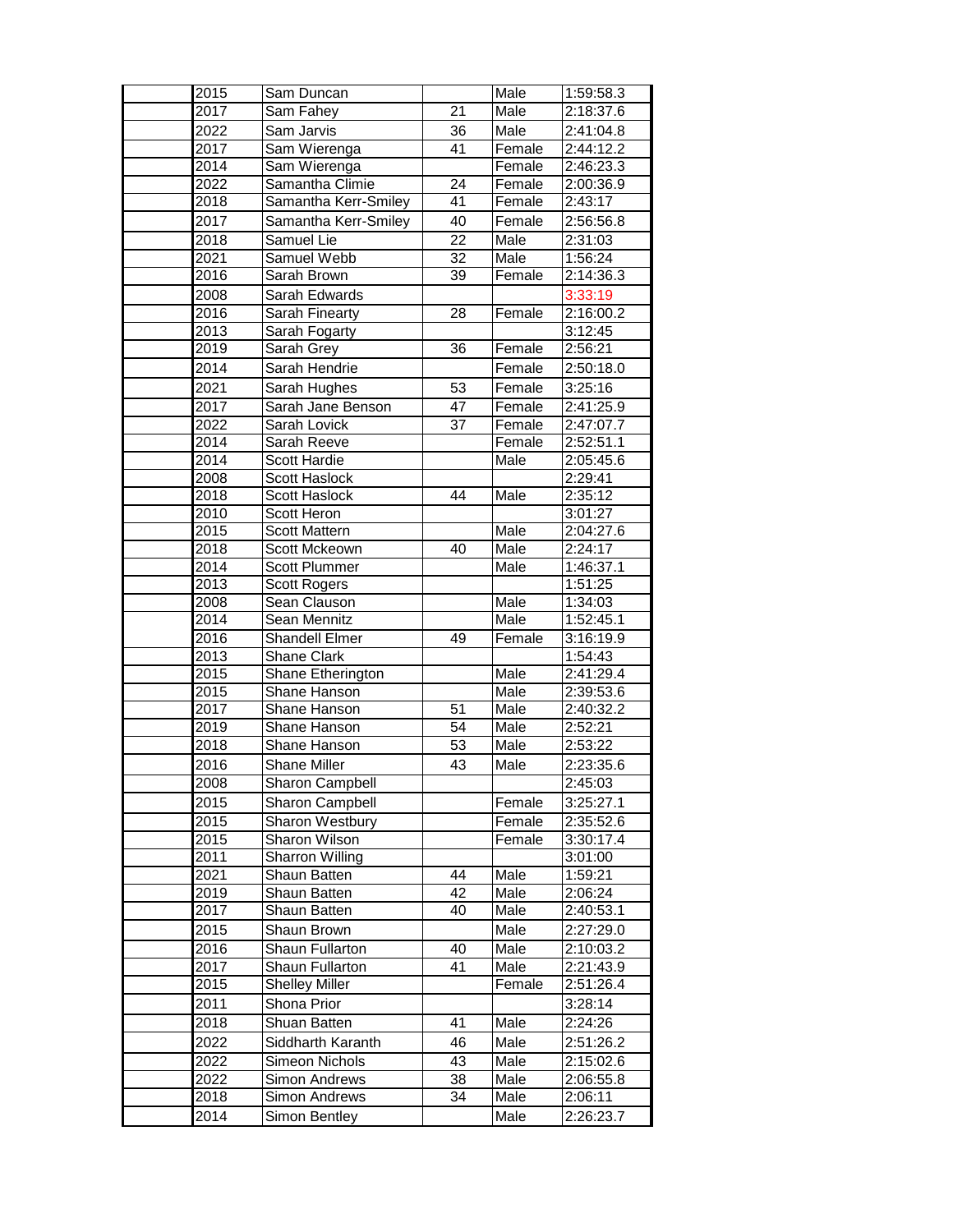| 2017         | Simon Boucher                       | 43              | Male             | 2:05:39.3              |
|--------------|-------------------------------------|-----------------|------------------|------------------------|
| 2016         | Simon Boucher                       | 43              | Male             | 2:11:13.4              |
| 2018         | Simon Boucher                       | 44              | Male             | 2:13:49                |
| 2019         | Simon Boucher                       | 45              | Male             | 2:20:27                |
| 2017         | Simon Dargue                        | 41              | Male             | 2:47:50.8              |
| 2021         | Simon Grice                         | $\overline{34}$ | Male             | 2:16:48                |
| 2015         | Simon Jones                         |                 | Male             | 2:44:51.0              |
| 2021         | Simon Kendrick                      | 63              | Male             | 2:24:17                |
| 2022         | Simon Treweek                       | $\overline{38}$ | Male             | 2:01:15.8              |
| 2016         | Simon Treweek                       | 32              | Male             | 2:21:44.6              |
| 2017         | <b>Simon Treweek</b>                | 33              | Male             | 2:24:38.8              |
| 2012         | Simon Zabel                         |                 |                  | 1:53:27                |
| 2011         | Simon Zabel                         |                 |                  | 2:08:02                |
| 2015         | Simone Fitzgerald                   |                 | Female           | 1:50:58.9              |
| 2017         | Simone Fitzgerald                   | 34              | Female           | 2:01:21.3              |
| 2010         | Simone Grimmond                     |                 |                  | 2:40:16                |
| 2021         | Sirja Salminen                      | 34              | Female           | 2:16:31                |
| 2013         | Sioerd Hermsen                      |                 |                  | 2:20:39                |
| 2016         | Sonia Bracegirdle                   | 30              | Female           | 2:16:55.0              |
| 2014         | Sonya Carr                          |                 | Female           | 3:07:02.0              |
| 2018         | Sonya Enkelmann                     | 46              | Female           | 2:39:34                |
| 2016         | Sophie Winburn                      | 24              | Female           | 3:04:08.7              |
| 2011         | Stefano Conforti                    |                 |                  | 2:56:54                |
| 2014         | Stephanie Bodak                     |                 | Female           | 2:02:45.9              |
| 2015         | Stephen Rae                         |                 | Male             | 1:38:27.6              |
| 2010         | Steve Aitken                        |                 |                  | 1:49:14                |
| 2021         | Steve Appleby                       | 67              | Male             | 2:47:56                |
| 2013         | Steve Bence                         |                 |                  | 2:34:39                |
| 2016         | Steven Allen                        | 44              | Male             | 2:33:20.0              |
| 2016         | Steven Honson                       | 33              | Male             | 2:43:26.7              |
| 2015         | Steven Honson                       |                 | Male             | 2:48:06.3              |
| 2011         | <b>Stewart Bennett</b>              |                 |                  | 1:51:58                |
| 2017<br>2016 | Stu Gibson                          | 40<br>39        | Male<br>Male     | 1:23:37.6              |
|              | Stu Gibson                          |                 |                  | 1:28:03.5              |
| 2008         | Stu McFadzen                        |                 |                  | 1:52:27                |
| 2012         | <b>Stuart Eaton</b>                 |                 |                  | 2:20:18                |
| 2013         | <b>Stuart Gay</b>                   |                 |                  | 3:03:01                |
| 2008         | Stuart Hughson                      |                 |                  | 1:50:30                |
| 2021         | Sue McCall                          | 51              | Female           | 3:13:51                |
| 2015         | Sue O'brien                         |                 | Female           | 2:46:36.1              |
| 2008         | Sue Sprott                          |                 |                  | 2:53:47                |
| 2016         | Summer Woods                        | 37              | Female           | 2:12:45.0              |
| 2018<br>2017 | Summer Woods<br><b>Summer Woods</b> | 38<br>37        | Female           | 2:21:22                |
| 2016         | Suzie Waddingham                    | 43              | Female<br>Female | 2:22:07.5<br>3:23:00.3 |
| 2021         |                                     | 43              | Female           | 2:20:41                |
| 2016         | Symone Denby<br>Tamara Wood         | 22              |                  | 2:44:17.6              |
|              |                                     |                 | Female           |                        |
| 2008         | Tania Chau -walker                  |                 |                  | 2:31:15                |
| 2010<br>2022 | Tania Harrison<br>Tara Edwards      | 40              | Female           | 2:40:18<br>3:51:36.4   |
| 2015         | <b>Therese Sherrin</b>              |                 | Female           | 3:53:29.5              |
| 2016         | Thibaut De La Chesnais              | 30              | Male             | 2:48:30.5              |
| 2018         | Thomas Doran                        | 33              | Male             | 1:51:37                |
| 2019         | Thomas Haselgrove                   | 51              | Male             | 2:37:21                |
| 2016         | Thomas Hawthorne                    | 40              | Male             | 1:43:57.7              |
| 2021         | Thorlene Egerton                    | 56              | Female           | 3:04:30                |
| 2015         | <b>Tim Chappell</b>                 |                 | Male             | 1:56:10.2              |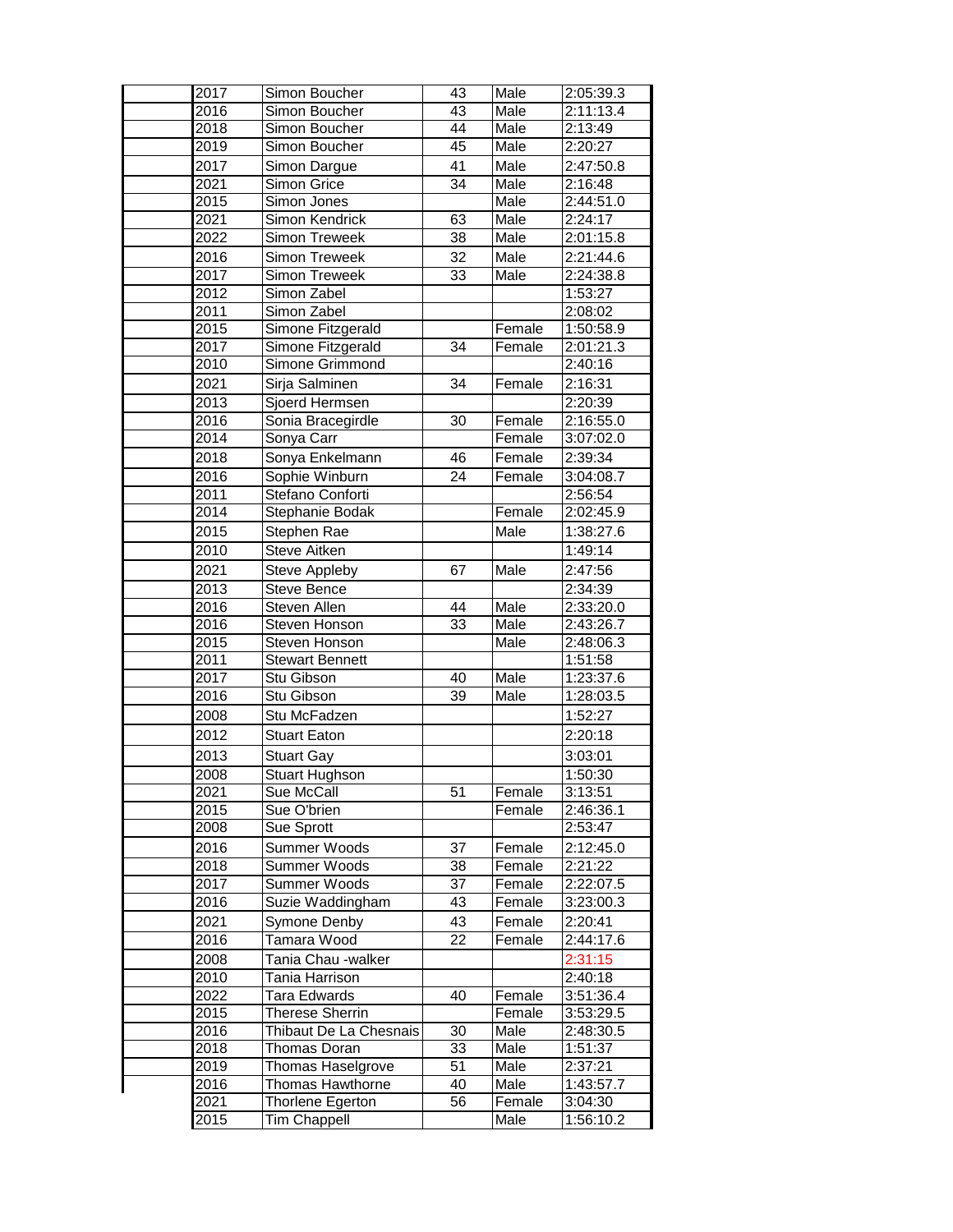| 2016 | <b>Tim Chappell</b>    | 45              | Male   | 1:57:33.4 |
|------|------------------------|-----------------|--------|-----------|
| 2013 | <b>Tim Fielder</b>     |                 |        | 2:14:32   |
| 2017 | <b>Tim Fielder</b>     | 26              | Male   | 2:31:57.2 |
| 2013 | Tim Goddard            |                 |        | 2:11:38   |
| 2022 | <b>Tim Harmsen</b>     | $\overline{24}$ | Male   | 1:45:43.0 |
| 2016 | <b>Tim Hunt</b>        | $\overline{42}$ | Male   | 2:47:27.6 |
| 2017 | <b>Tim Hunt</b>        | $\overline{43}$ | Male   | 2:54:21.6 |
| 2017 | Tim King               | $\overline{31}$ | Male   | 2:47:42.5 |
| 2016 | <b>Tim Muir</b>        | 42              | Male   | 1:58:42.5 |
| 2008 | <b>Tim Sloan</b>       |                 | Male   | 1:26:35   |
| 2010 | Tim Sloan              |                 | Male   | 1:40:28   |
| 2013 | Tim Squire             |                 |        | 2:18:40   |
| 2017 | Tim Warren             | $\overline{36}$ | Male   | 2:13:41.4 |
| 2018 | <b>Timothy King</b>    | $\overline{32}$ | Male   | 2:37:53   |
| 2022 | <b>Titch Hagger</b>    | 29              | Male   | 1:29:48.0 |
| 2019 | <b>Titch Hagger</b>    | $\overline{26}$ | Male   | 1:32:04   |
| 2013 | Tom Burford            |                 | Male   | 1:35:11   |
| 2008 | <b>Tom Burford</b>     |                 | Male   | 1:35:18   |
| 2013 | <b>Tom Humphries</b>   |                 |        | 2:30:37   |
| 2010 | Tom McGushin           |                 |        | 2:30:03   |
| 2016 | <b>Tom Pinkiewicz</b>  | 38              | Male   | 1:57:28.0 |
| 2014 | Toni Robinson          |                 | Female | 3:08:12.3 |
| 2012 | Toni Spinks            |                 |        | 2:08:17   |
| 2008 | Toni Spinks            |                 |        | 2:09:18   |
| 2019 | <b>Toni Spinks</b>     | 48              | Female | 2:09:44   |
| 2017 | Toni Spinks            | $\overline{46}$ | Female | 2:12:11.6 |
| 2014 | Toni Spinks            |                 | Female | 2:12:11.8 |
| 2011 | Toni Spinks            |                 |        | 2:16:14   |
| 2016 | Toni Spinks            | 45              | Female | 2:16:20.8 |
| 2010 | Toni Spinks            |                 |        | 2:17:30   |
| 2015 | <b>Toni Spinks</b>     |                 | Female | 2:40:28.4 |
| 2017 | <b>Tony McIntyre</b>   | 50              | Male   | 1:48:33.6 |
| 2013 | <b>Tracey Marvin</b>   |                 |        | 3:19:32   |
| 2014 | <b>Tracey Duhig</b>    |                 | Female | 3:00:50.8 |
| 2018 | <b>Tracey Tasker</b>   | 39              | Female | 2:07:24   |
| 2016 | <b>Tracey Turale</b>   | 48              | Female | 3:22:28.8 |
| 2018 | <b>Trent Hirst</b>     | 31              | Male   | 2:09:34   |
| 2017 | <b>Trevor Maning</b>   | 48              | Male   | 3:03:42.0 |
| 2017 | <b>Trevor Thrale</b>   | 55              | Male   | 2:19:11.1 |
| 2013 | Tristan Gourlay        |                 |        | 2:21:32   |
| 2015 | <b>Tristan Gourlay</b> |                 | Male   | 2:30:04.2 |
| 2016 | <b>Troy Cameron</b>    | $\overline{44}$ | Male   | 2:25:38.7 |
| 2014 | <b>Troy Mason</b>      |                 | Male   | 2:33:49.2 |
| 2013 | <b>Troy Mason</b>      |                 |        | 2:42:32   |
| 2015 | <b>Troy Mason</b>      |                 | Male   | 3:01:22.8 |
| 2017 | <b>Troy Reader</b>     | 45              | Male   | 1:49:00.9 |
| 2016 | <b>Troy Spinks</b>     | 44              | Male   | 2:09:47.9 |
| 2013 | Val Byers              |                 |        | 2:36:15   |
| 2022 | Val Nicholas           | 53              | Female | 3:09:44.9 |
| 2014 | Valerie Smith          |                 | Female | 2:45:46.1 |
| 2013 | Vaughan Andrews        |                 |        | 2:00:22   |
| 2019 | Vaughan Cruickshank    | 36              | Male   | 2:08:57   |
| 2016 | Vicki Ross             | 44              | Female | 2:09:59.0 |
| 2017 | Victoria Whelan        | 37              | Female | 2:37:45.9 |
| 2015 | Vikki Buhse            |                 | Female | 3:26:33.6 |
| 2022 | Vlasta Collins         | 60              | Female | 2:31:08.4 |
| 2017 | Vlasta Collins         | 55              | Female | 2:15:22.2 |
| 2016 | Vlasta Collins         | 55              | Female | 2:30:36.7 |
| 2015 | Vlasta Collins         |                 | Female | 2:35:49.6 |